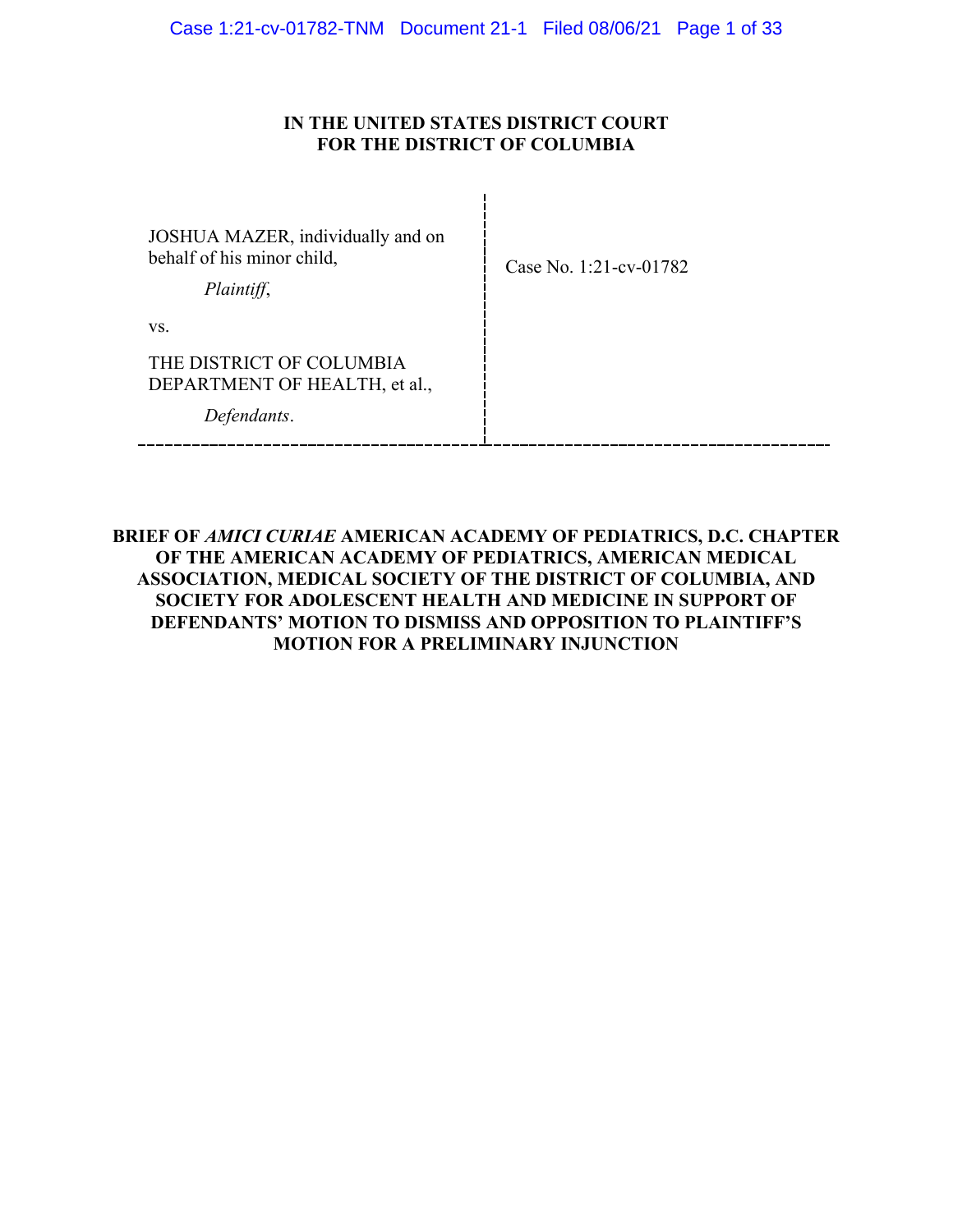## **TABLE OF CONTENTS**

## **Page(s)**

| I.                                                                                                                                            |  |
|-----------------------------------------------------------------------------------------------------------------------------------------------|--|
| II.<br>Minor Consent Laws Provide an Important Backstop That Protects Vulnerable                                                              |  |
| A. While parental involvement is a pediatrician's first choice, treatment                                                                     |  |
| B. There is a substantial public interest in allowing minors capable of<br>informed consent to request vaccination without parental approval. |  |
| C. Federal law recognizes the availability of minor consent, and all states                                                                   |  |
| III.<br>The District's Minor Consent Act Is Medically Appropriate and in the Public                                                           |  |
| A. The "informed consent" standard in the District's Minor Consent Act is                                                                     |  |
| B. The confidentiality provisions of the Minor Consent Act are medically                                                                      |  |
|                                                                                                                                               |  |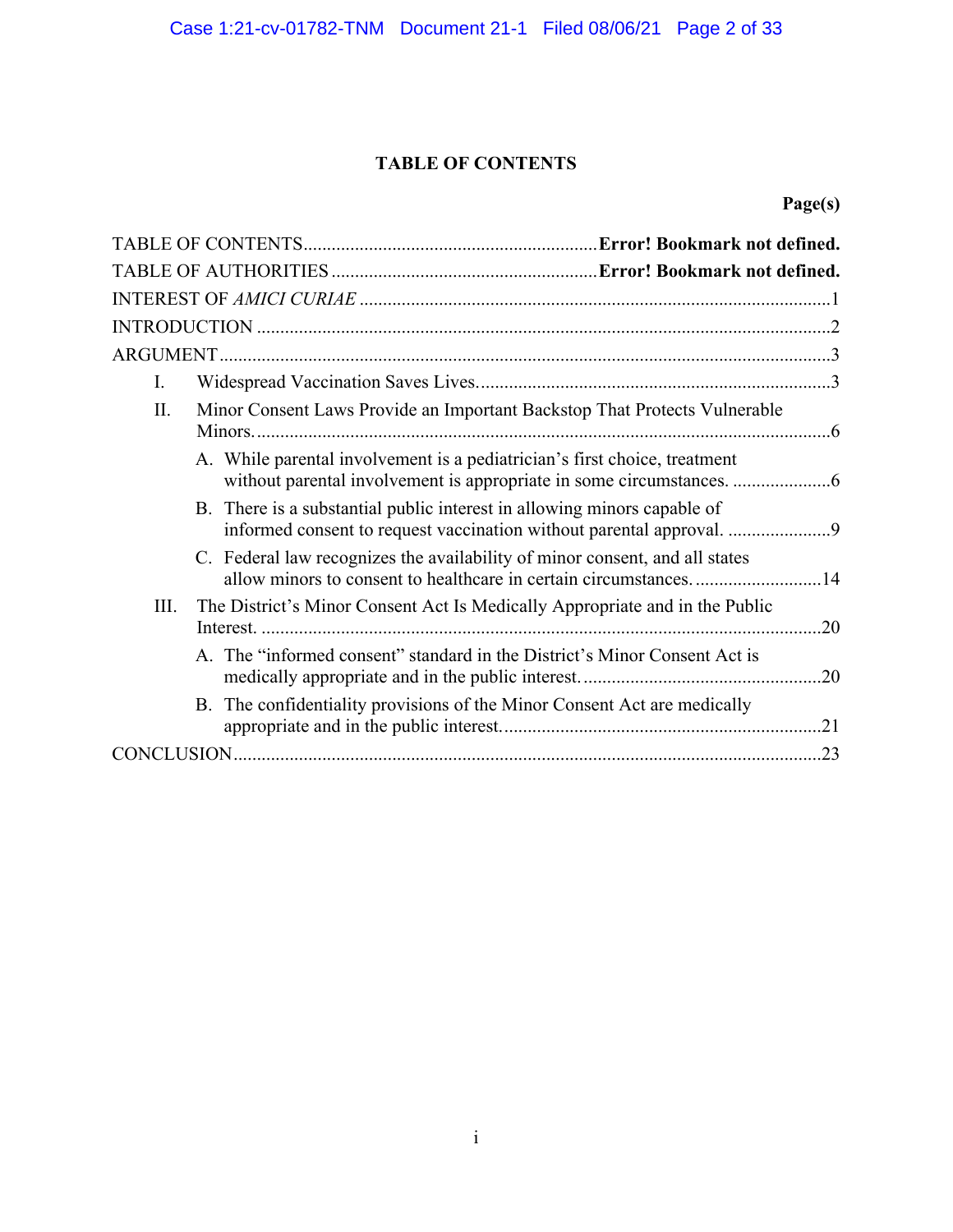## **TABLE OF AUTHORITIES**

## **Cases**

| Aamer v. Obama,                               |
|-----------------------------------------------|
| Baird v. Att'y Gen.,                          |
| In re Gault,                                  |
| Gulf & S.I.R. Co. v. Sullivan,                |
| Parham $v.$ J.R.,                             |
| Parton v. Hervey,                             |
| Planned Parenthood of Missouri v. Danforth,   |
| Prince v. Massachusetts,                      |
| Tinker v. Des Moines Indep. Cmty. Sch. Dist., |
| <b>Statutes</b>                               |
|                                               |
|                                               |
|                                               |
|                                               |
|                                               |
|                                               |
|                                               |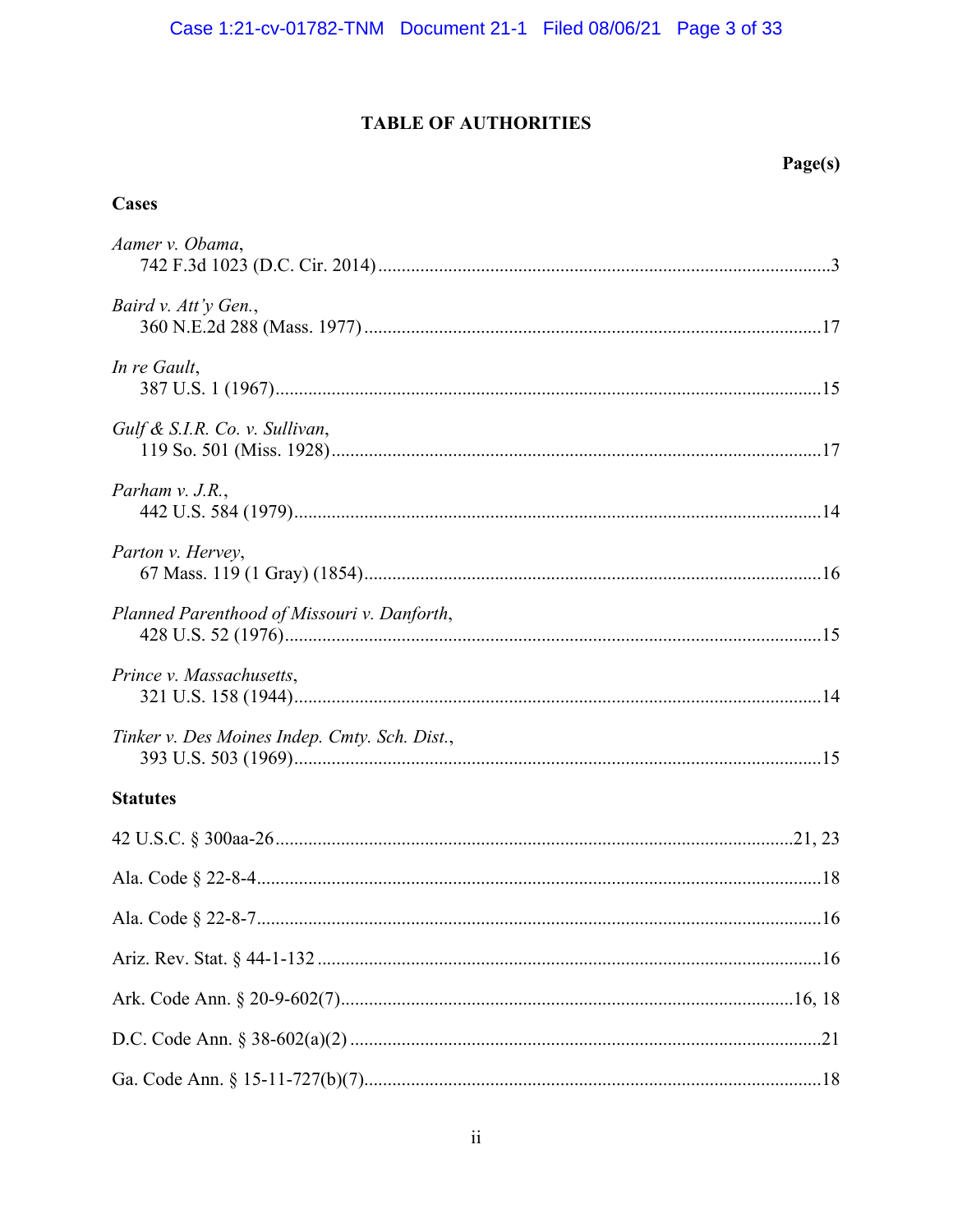# Case 1:21-cv-01782-TNM Document 21-1 Filed 08/06/21 Page 4 of 33

| Health Insurance Portability and Accountability Act, Pub. L. 104-191, 110 Stat. |  |
|---------------------------------------------------------------------------------|--|
|                                                                                 |  |
|                                                                                 |  |
|                                                                                 |  |
|                                                                                 |  |
|                                                                                 |  |
|                                                                                 |  |
|                                                                                 |  |
|                                                                                 |  |
|                                                                                 |  |
|                                                                                 |  |
|                                                                                 |  |
| <b>Regulations</b>                                                              |  |
|                                                                                 |  |
|                                                                                 |  |
|                                                                                 |  |
|                                                                                 |  |
| Regulations Governing the Immunization and Treatment of Newborns, Children      |  |
| <b>Other Authorities</b>                                                        |  |
| Aamer Imdad et al., Religious Exemptions for Immunization and Risk of Pertussis |  |
| AAP, Informed Consent in Decision-Making in Pediatric Practice: Technical       |  |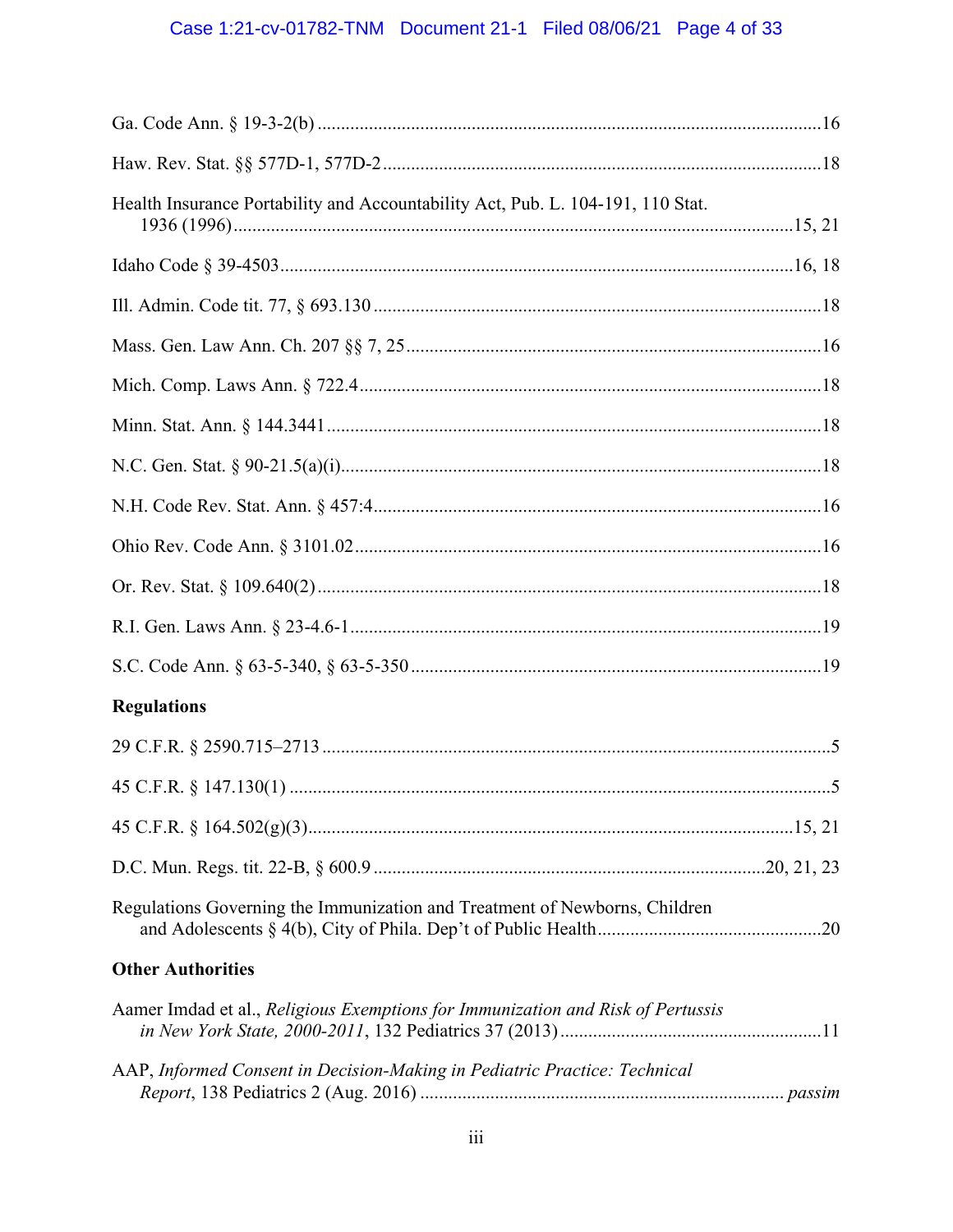| Abigail English et al., Adolescent Consent for Vaccination: A Position Paper of<br>the Society for Adolescent Health and Medicine, 53 J. Adolescent Health 550                                                                    |  |
|-----------------------------------------------------------------------------------------------------------------------------------------------------------------------------------------------------------------------------------|--|
| AMA Adopts New Policies on First Day of Voting at 2019 Annual Meeting, Am.<br>Med. Ass'n (June 10, 2019), https://www.ama-assn.org/press-center/press-<br>releases/ama-adopts-new-policies-first-day-voting-2019-annual-meeting12 |  |
| Amelia Gulliver, Kathleen M. Griffiths & Helen Christiansen, Perceived Barriers<br>to Mental Health Help-Seeking in Young People: A Systematic Review, 10                                                                         |  |
| Ark. Cen. for Health Improvement, Can Minors Get the COVID-19 Vaccine<br>Without Parental Consent (May 6, 2021), https://achi.net/newsroom/can-                                                                                   |  |
| Benefits from Immunization During the Vaccines for Children Program Era-<br>United States, 1994-2013, CDC, 63 Morbidity & Mortality Weekly Rep. 352,                                                                              |  |
| Brown, Kate, Minor Consent Statement, Oregon Health Authority (May 25,<br>2021), https://sharedsystems.dhsoha.state.or.us/DHSForms/Served/le3683.pdf18                                                                            |  |
| Carolyn O'Connor, Illinois Adolescents' Rights to Confidential Health Care, 82                                                                                                                                                    |  |
| Cathy Cassata, Doctors Debunk 9 Popular COVID-19 Vaccine Myths and<br>Conspiracy Theories, Healthline (June 22, 2021),<br>https://www.healthline.com/health-news/doctors-debunk-9-popular-covid-19-                               |  |
| Children and COVID-19: State Data Report at 4, Children's Hosp. Ass'n & Am.<br>Acad. of Pediatrics (July 29, 2021),<br>https://downloads.aap.org/AAP/PDF/AAP%20and%20CHA%20-<br>%20Children%20and%20COVID-                        |  |
| Comm'n to Eliminate Child Abuse and Neglect Fatalities, Within Our Reach: A<br>National Strategy to Eliminate Child Abuse and Neglect Fatalities, Final                                                                           |  |
| Council of the D.C. Comm. on Health, Comm. Rep., "Report on Bill 23-0171,<br>'Minor Consent for Vaccinations Amendment Act of 2020," (Oct. 7, 2020),<br>https://lims.dccouncil.us/downloads/LIMS/42000/Committee_Report/B23-      |  |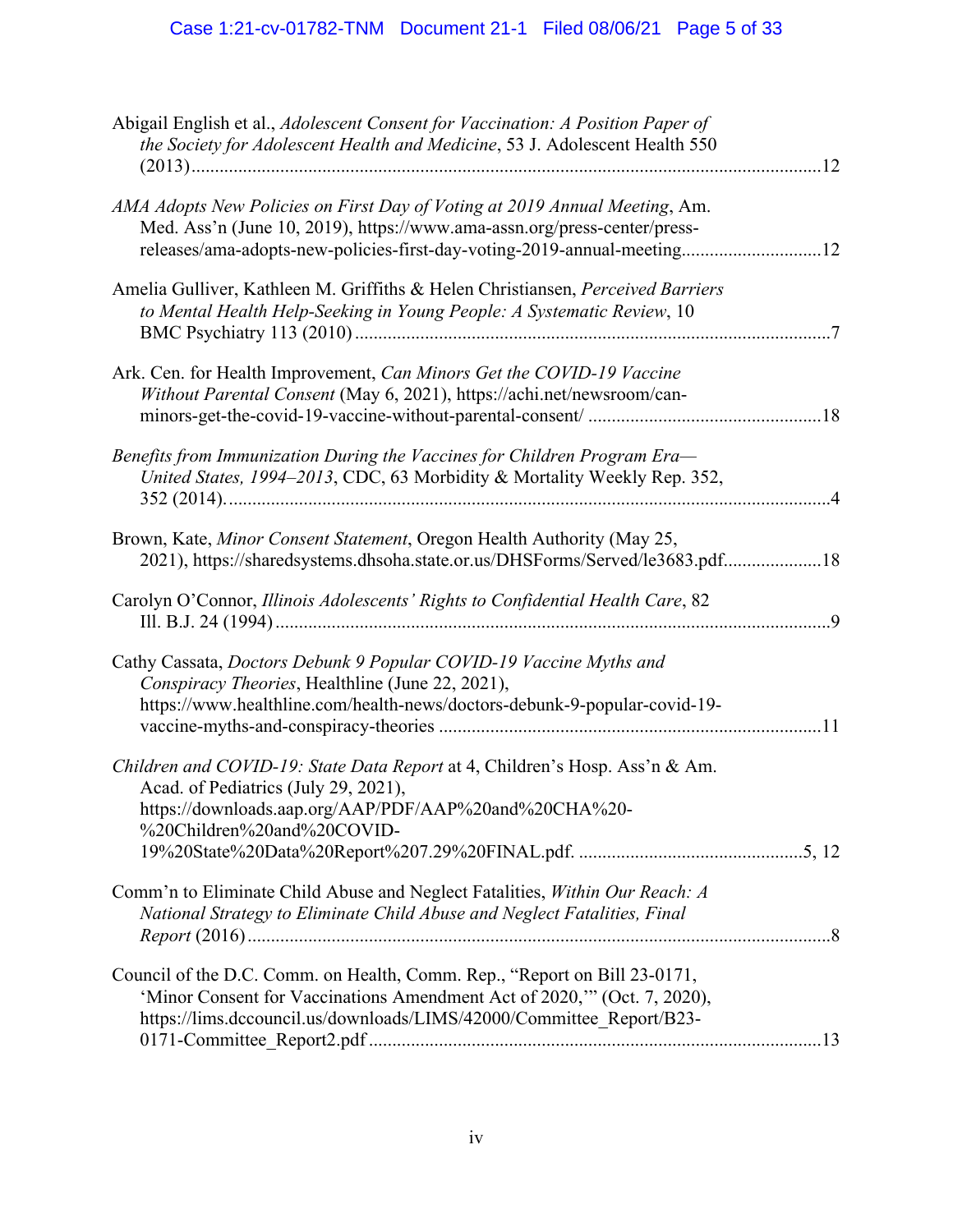# Case 1:21-cv-01782-TNM Document 21-1 Filed 08/06/21 Page 6 of 33

| COVID Data Tracker Weekly Review, Interpretive Summary for July 30, 2021,<br>CDC, https://www.cdc.gov/coronavirus/2019-ncov/covid-                                                                                                                                                       |  |
|------------------------------------------------------------------------------------------------------------------------------------------------------------------------------------------------------------------------------------------------------------------------------------------|--|
| COVID-19 Briefing: Updates on COVID-19 in Idaho, Idaho Dep't of Health &<br>Welfare (Apr. 9, 2021), https://coronavirus.idaho.gov/wp-<br>content/uploads/2021/04/DHW-COVID-19-Briefing-newsletter-April-9.pdf. 18                                                                        |  |
| COVID-19 Vaccine FAQs, R.I. Dep't of Health,                                                                                                                                                                                                                                             |  |
| COVID-19, Frequently Asked Questions, CDC,                                                                                                                                                                                                                                               |  |
| D.C. Health Universal Certificate, D.C. Health (2019),<br>https://dchealth.dc.gov/sites/default/files/dc/sites/doh/service_content/attachm                                                                                                                                               |  |
| Daniel R. Feikin et al., Individual and Community Risks of Measles and Pertussis<br>Associated with Personal Exemptions to Immunization, 284 J. Am. Med.                                                                                                                                 |  |
| Doriane Lambelet Coleman & Philip M. Rosoff, The Legal Authority of Mature<br>Minors to Consent to General Medical Treatment, 131 Pediatrics 786 (2013)9                                                                                                                                 |  |
| Dorit Rubinstein Reiss & Lois A. Weithorn, Responding to the Childhood<br>Vaccination Crisis: Legal Frameworks and Tools in the Context of Parental                                                                                                                                      |  |
| Edward Mills et al., Systematic Review of Qualitative Studies Exploring Parental<br>Beliefs and Attitudes Toward Childhood Vaccination Identifies Common                                                                                                                                 |  |
| Emily Correll, Teens Ages 16 and 17 Don't Need Parents Consent to Get<br>Vaccinated in South Carolina, WLTX (Mar. 31, 2021),<br>https://www.wltx.com/article/news/health/coronavirus/vaccine/teens-ages-16-<br>and-17-dont-need-parents-consent-to-get-vaccinated-in-south-carolina/101- |  |
| Eric Graves, Alabama law says kids 14 and older don't need parent permission to<br>get COVID vaccine, WAFF48 (May 10, 2021),<br>https://www.waff.com/2021/05/17/alabama-law-says-kids-older-dont-need-                                                                                   |  |
| Eve Dubé et al., Vaccine Hesitancy: An Overview, 9 Hum. Vaccines &                                                                                                                                                                                                                       |  |
|                                                                                                                                                                                                                                                                                          |  |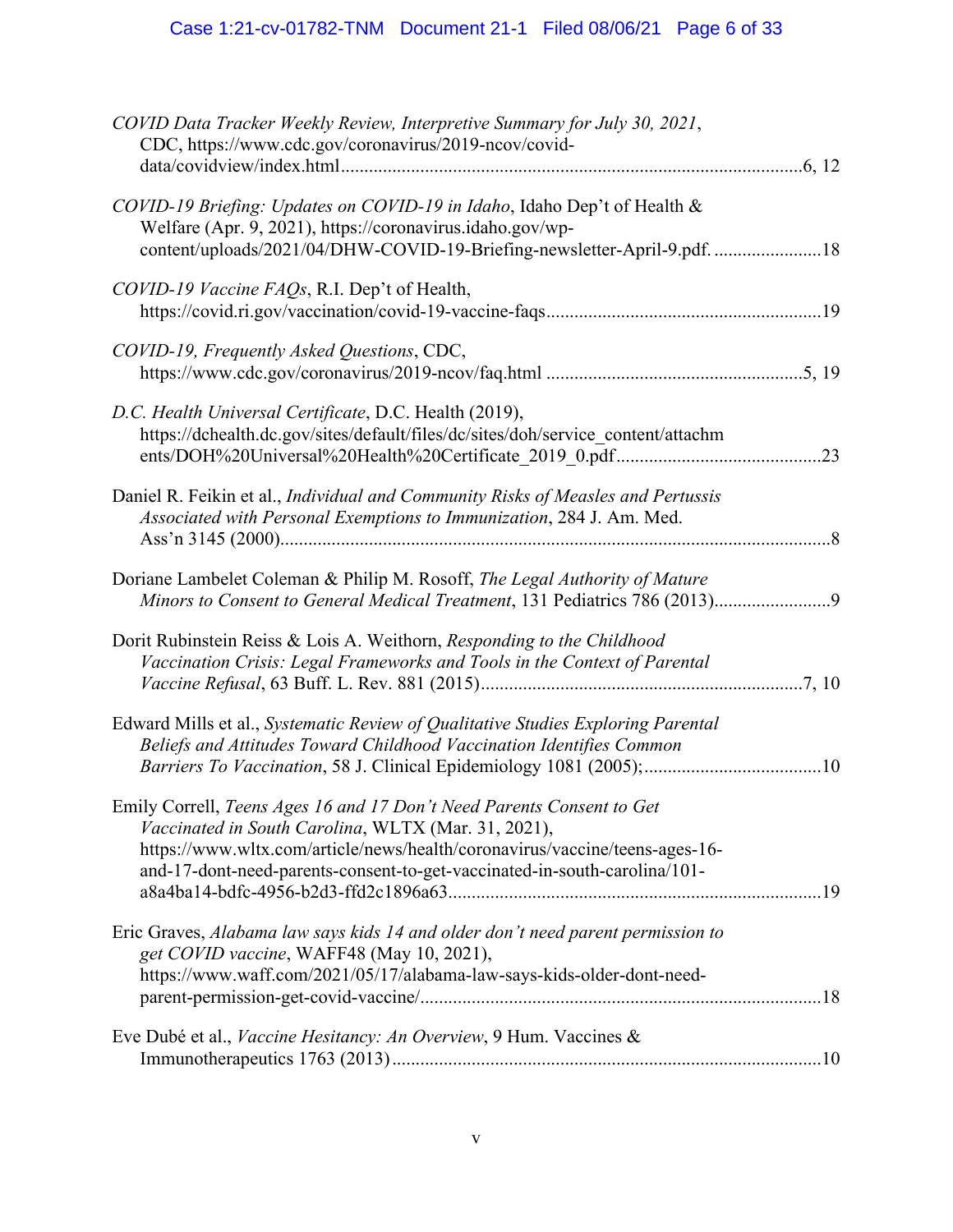# Case 1:21-cv-01782-TNM Document 21-1 Filed 08/06/21 Page 7 of 33

| Francesco Nicoli & Victor Appay, Immunological Considerations Regarding<br>Parental Concerns on Pediatric Immunizations, 35 Vaccine 3012 (2017)10             |  |
|---------------------------------------------------------------------------------------------------------------------------------------------------------------|--|
| Frank DeStefano et al., Principal Controversies in Vaccine Safety in the United                                                                               |  |
| Garry S. Sigman & Carolyn O'Connor, Exploration for Physicians of the Mature                                                                                  |  |
| Immunization Schedules, Table 1. Recommended Adult Immunization Schedule<br>for ages 19 years or older, United States, 2021, CDC,                             |  |
| Jemima McEvoy, Microchips, Magnets and Shedding: Here Are 5 (Debunked)<br>Covid Vaccine Conspiracy Theories Spreading Online, Forbes (June 3, 2021) 11        |  |
| Josh Holder, Tracking Coronavirus Vaccinations Around the World, N.Y. Times<br>(Aug. 2, 2021), https://www.nytimes.com/interactive/2021/world/covid-          |  |
| Larissa Morgan et al., COVID-19 Vaccination of Minors Without Parental<br>Consent: Respecting Emerging Autonomy and Advancing Public Health, J.               |  |
| Lawrence Schlam & Joseph P. Wood, Informed Consent to the Treatment of                                                                                        |  |
| Lois A. Weithorn & Dorit Rubinstein Reiss, Providing Adolescents with<br>Independent and Confidential Access to Childhood Vaccines: A Proposal, 52            |  |
| Luke E. Taylor et al., <i>Vaccines Are Not Associated with Autism: An Evidence</i><br>Based Meta-Analysis of Case-Control and Cohort Studies, 32 Vaccine 3623 |  |
| Margaret A. Maglione et al., Safety of Vaccines Used for Routine Immunization of                                                                              |  |
| Melissa Weddle & Patricia K. Kokotailo, Confidentiality and Consent in<br>Adolescent Substance Abuse: An Update, 7 Ethics J. of Am. Med. Ass'n 239            |  |
| Minors' Access to Contraceptive Services, Guttmacher Inst. (July 1, 2021),<br>https://www.guttmacher.org/state-policy/explore/minors-access-contraceptive-    |  |
| Minors' Access to Prenatal Care, Guttmacher Inst. (July. 1, 2021),<br>https://www.guttmacher.org/state-policy/explore/minors-access-prenatal-care17           |  |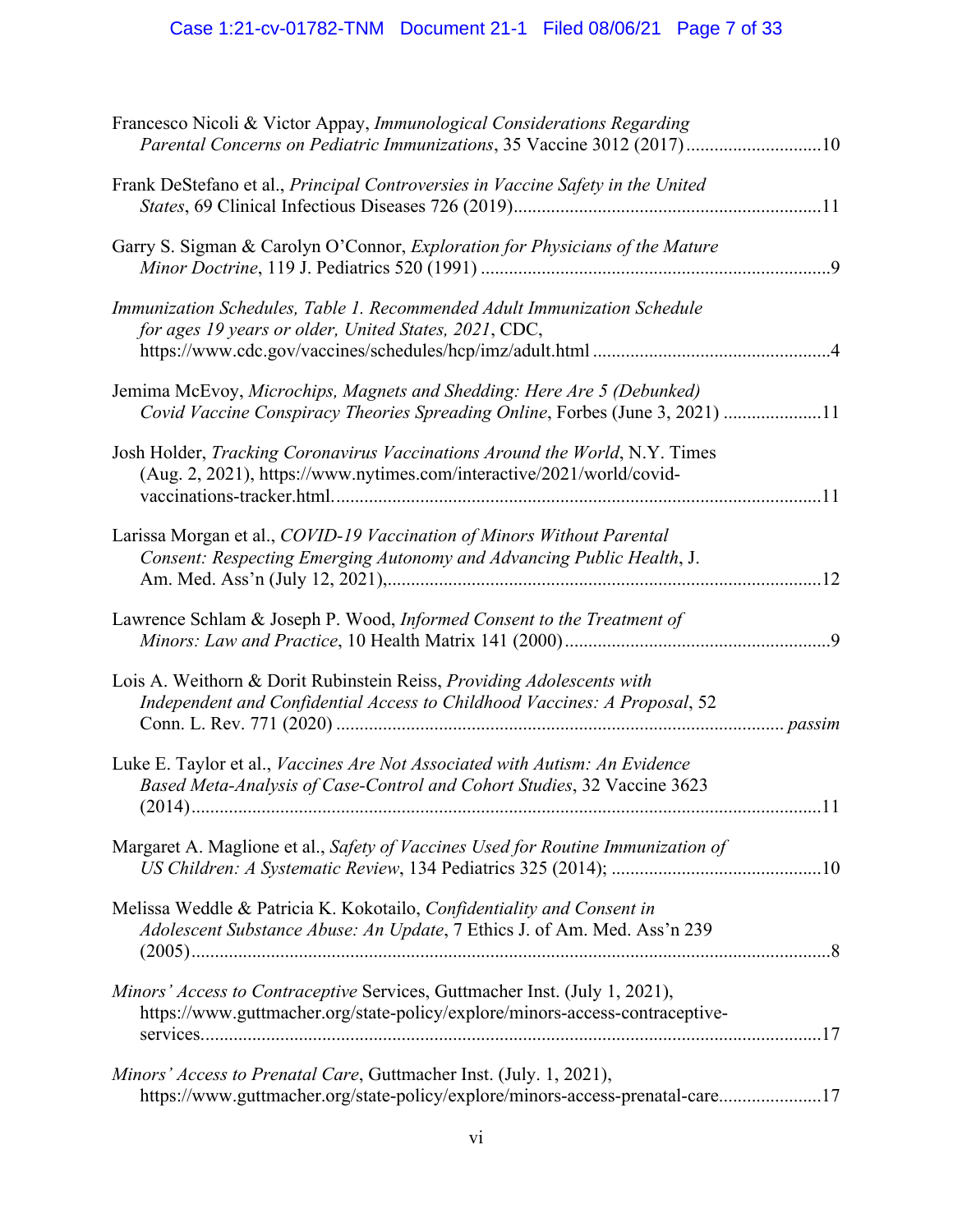| Natalie Singer et al., COVID-19 Vaccination and Parental Consent, KFF (May<br>26, 2021), https://www.kff.org/policy-watch/covid-19-vaccination-and-                                                   |
|-------------------------------------------------------------------------------------------------------------------------------------------------------------------------------------------------------|
| Paul Fine et al., "Herd Immunity": A Rough Guide, 52 Clinical Infectious                                                                                                                              |
| Richard C. Boldt, Adolescent Decision Making: Legal Issues with Respect to<br>Treatment for Substance Misuse and Mental Illness, 15 J. Health Care L. &                                               |
| Rob Stein et al., Where Are the Newest COVID Hot Spots? Mostly Places with<br>Low Vaccination Rates, NPR (July 9, 2021),<br>https://www.npr.org/sections/health-shots/2021/07/09/1014512213/covid-is- |
| Ross D. Silverman et al., Vaccination Over Parental Objection-Should<br>Adolescents Be Allowed to Consent to Receiving Vaccines?, 381 New England                                                     |
| Safety of COVID-19 Vaccines, CDC (July 26, 2021),<br>https://www.cdc.gov/coronavirus/2019-ncov/vaccines/safety/safety-of-                                                                             |
| Sandra W. Roush & Trudy V. Murphy, Historical Comparisons of Morbidity and<br>Mortality for Vaccine-Preventable Diseases in the United States, 298 J. of                                              |
| State Laws That Enable a Minor to Provide Informed Consent to Receive HIV and<br>STD Services, CDC (Jan. 8, 2021),                                                                                    |
| Steven P. Calandrillo, Vanishing Vaccinations: Why Are So Many Americans<br>Opting Out of Vaccinating Their Children?, 37 U. Mich. J.L. Reform 353                                                    |
| Ten Threats to Global Health in 2019, World Health Org.,<br>https://www.who.int/news-room/spotlight/ten-threats-to-global-health-in-201910                                                            |
| Tenn. Dep't of Health, Mature Minor Doctrine,<br>https://www.tn.gov/content/dam/tn/health/documents/Mature_Minor_Doctrine                                                                             |
| <i>Unaccompanied Youth, School House Connection,</i>                                                                                                                                                  |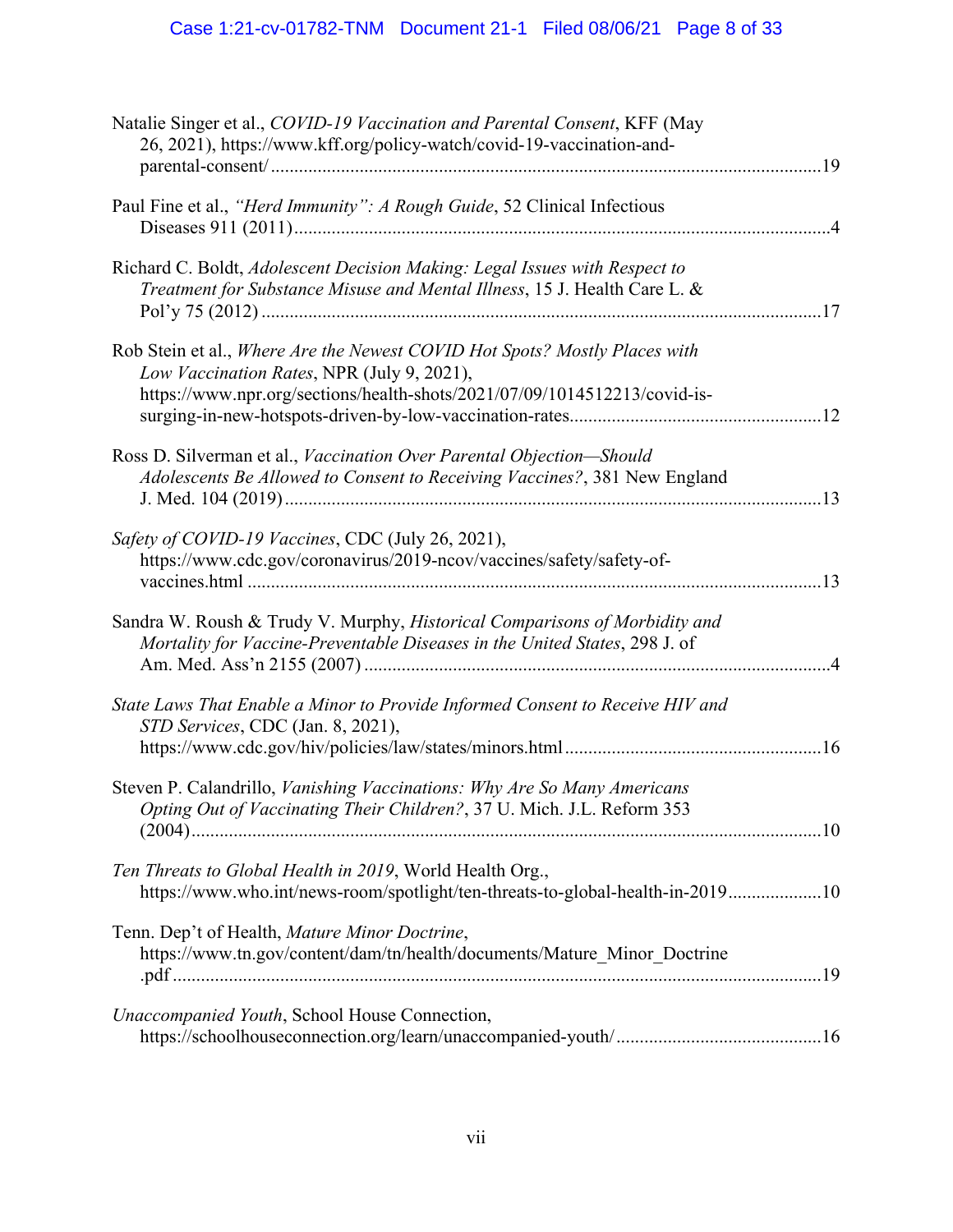# Case 1:21-cv-01782-TNM Document 21-1 Filed 08/06/21 Page 9 of 33

| Univ. of Washington, Providing Health Care to Minors under Washington Law,<br>https://depts.washington.edu/uwhatc/PDF/guidelines/Minors%20Health%20C                                                                                                                   |  |
|------------------------------------------------------------------------------------------------------------------------------------------------------------------------------------------------------------------------------------------------------------------------|--|
| Vaccination and Case Trends of COVID-19 in the United States at tab. 2, CDC,                                                                                                                                                                                           |  |
| <i>Vaccines Are Safe</i> , Nat'l Acad. of Sci. Engineering & Med.,<br>https://www.nationalacademies.org/based-on-science/vaccines-are-safe; 13                                                                                                                         |  |
| Varun K. Phadke et al., Association Between Vaccine Refusal and Vaccine-<br>Preventable Diseases in the United States: A Review of Measles and                                                                                                                         |  |
| WFMY 2, North Carolina law states that kids 12-17 can get Pfizer vaccine<br>without parental consent (May 13, 2021),<br>https://www.wfmynews2.com/article/news/local/north-carolina-law-states-<br>that-kids-12-17-can-get-pfizer-vaccine-without-parental-consent/83- |  |
| <i>Youth and Young Adults, Nat'l Alliance to End Homelessness,</i><br>https://endhomelessness.org/homelessness-in-america/who-experiences-                                                                                                                             |  |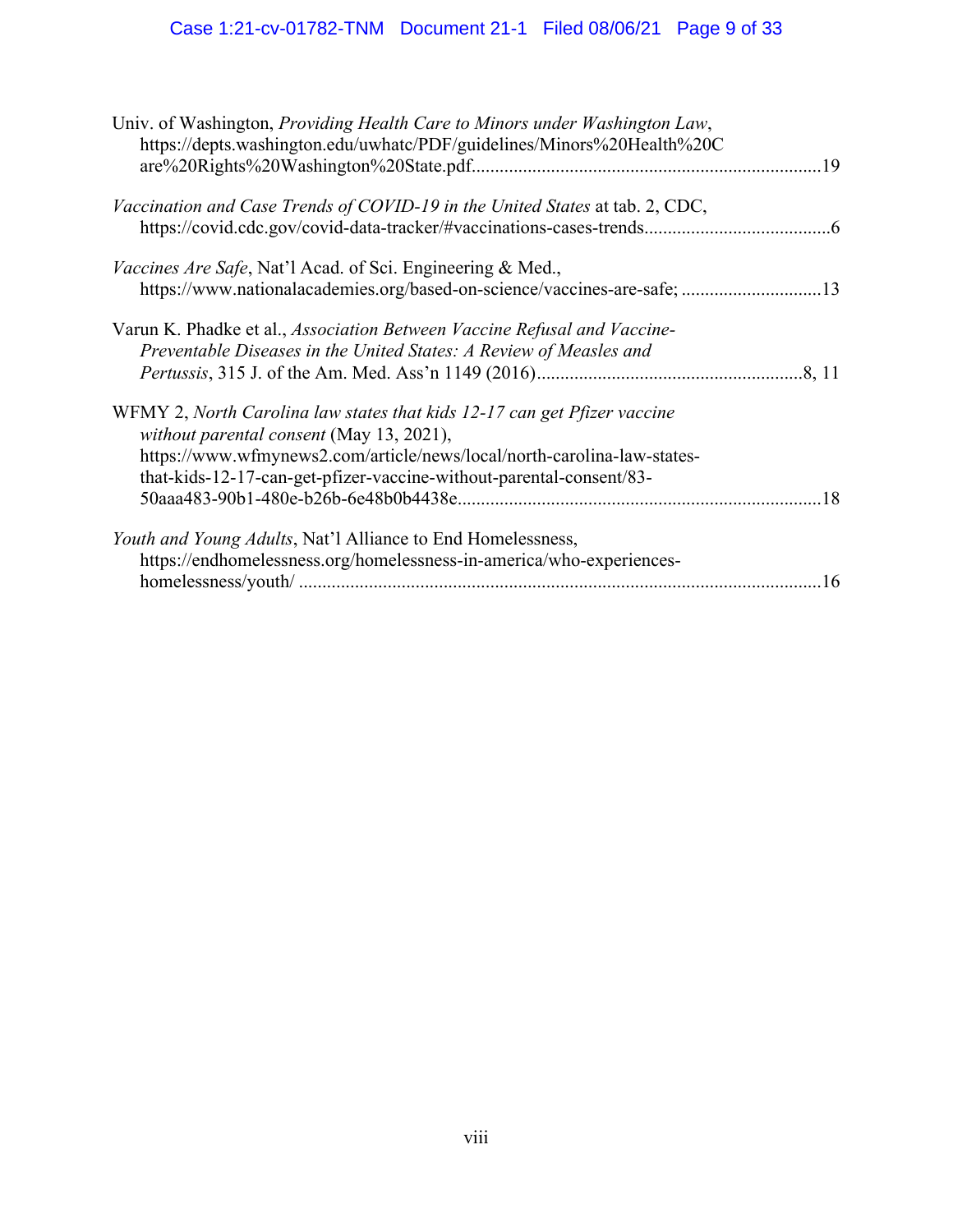## **INTEREST OF** *AMICI CURIAE[1](#page-9-1)*

<span id="page-9-0"></span>The American Academy of Pediatrics ("AAP") was founded in 1930 and is a national, not-for-profit professional organization dedicated to furthering the interests of child and adolescent health. AAP's membership includes over 67,000 primary care pediatricians, pediatric medical subspecialists, and pediatric surgical specialists. Among other things, AAP has worked with the federal and state governments, health care providers, and parents on behalf of America's children and adolescents to ensure access to safe and effective vaccines. AAP also collaborates with the Centers for Disease Control and Prevention ("CDC") and other professional organizations to produce the annual immunization schedules (recommended immunizations) for children from birth to age eighteen. AAP believes, and research supports, that seamless access to vaccination is important for pediatric public health.

The D.C. Chapter of the American Academy of Pediatrics ("DCAAP") is comprised of more than 450 members including pediatricians, residents, and medical students from the District's hospitals, community clinics, and school-based health centers. DCAAP promotes the optimal health and development of children and adolescents of Washington, D.C., in partnership with their families and communities, and supports the pediatricians who care for them.

The American Medical Association ("AMA") is the largest professional association of physicians, residents, and medical students in the United States. Additionally, through state and specialty medical societies and other physician groups seated in its House of Delegates, substantially all physicians, residents, and medical students in the United States are represented in the AMA's policy-making process. The AMA was founded in 1847 to promote the art and

<span id="page-9-1"></span><sup>&</sup>lt;sup>1</sup> *Amici* certify that no party's counsel authored this brief in whole or in part, no party or party's counsel contributed money intended to fund this brief, and no person other than *amici*, their members, and their counsel contributed money intended to fund this brief.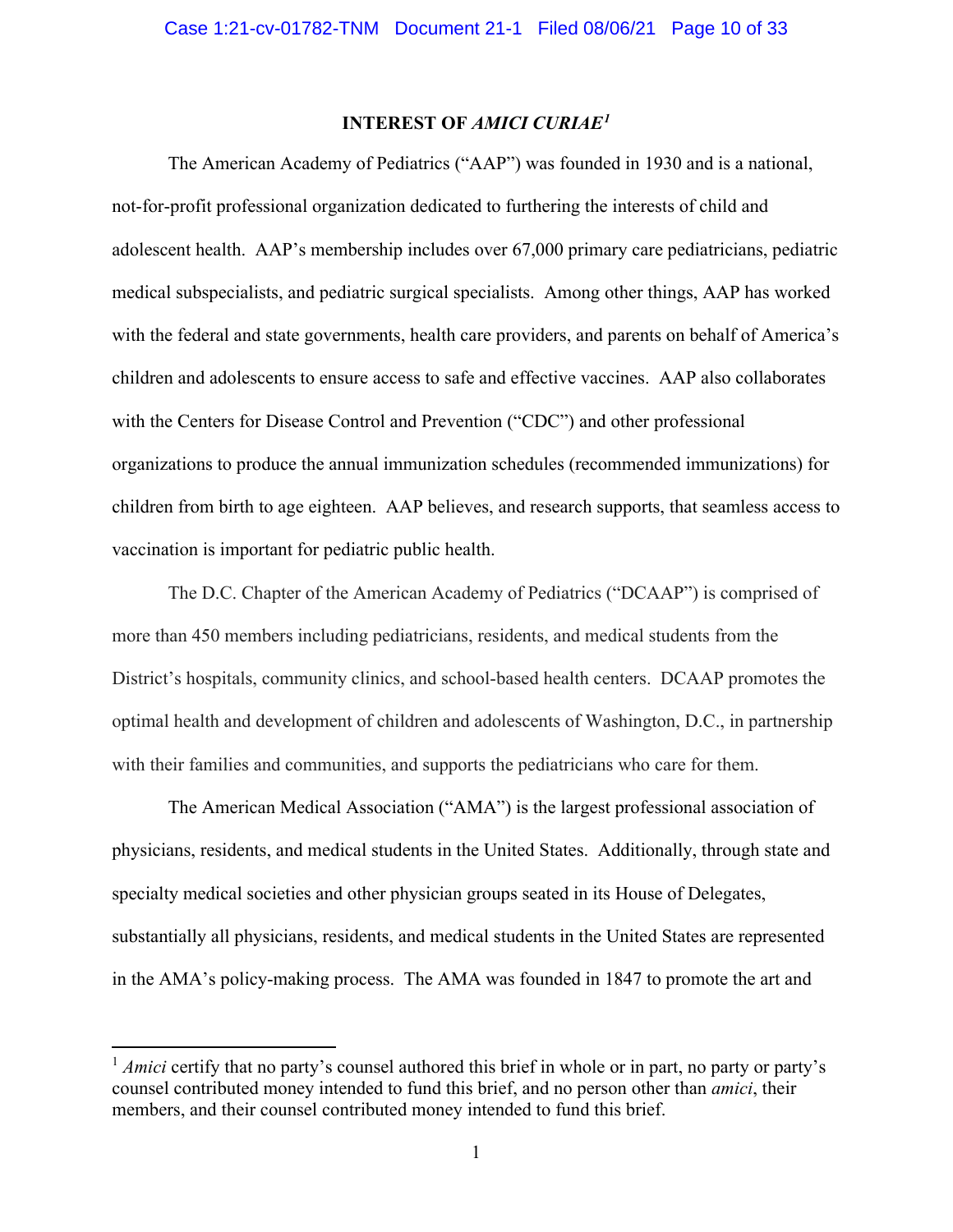#### Case 1:21-cv-01782-TNM Document 21-1 Filed 08/06/21 Page 11 of 33

science of medicine and the betterment of public health, and these remain its core purposes. AMA members practice in every medical specialty and in every state, including the District of Columbia.

The Medical Society of the District of Columbia ("MSDC"), with over 3,000 members, is the largest medical organization representing metropolitan Washington physicians in the District. Founded in 1817, MSDC supports and advocates for patients, physicians, the medical profession, and public health. MSDC provided medical expertise to the District of Columbia on the challenged minor consent law and supported the law before the D.C. Council.

Founded in 1968, the Society for Adolescent Health and Medicine ("SAHM") is a multidisciplinary organization committed to the promotion of optimal health and well-being for all adolescents and young adults by supporting adolescent health and medicine professionals through the advancement of clinical practice, care delivery, research, advocacy, and professional development.

#### **INTRODUCTION**

<span id="page-10-0"></span>Vaccination has long been a vital part of this nation's public health system. Routine childhood vaccinations not only protect minors from infectious disease, but also protect others. Parental participation in the medical decisions of minors, including vaccination, is valuable in most cases, and the vast majority of minors involve their parents in these medical decisions. But occasionally, parental involvement is impossible, impractical, or even harmful. Minors may be effectively independent, such as when they are married, in the military, or unaccompanied and homeless. A minor's guardian may be unable to participate in a minor's care due to work, illness, or other issues in the home. Or minors may have reason to believe a parent would punish them for their desire for immunization or other medical treatment. When this occurs, minors should not be denied access to potentially life-saving vaccinations.

2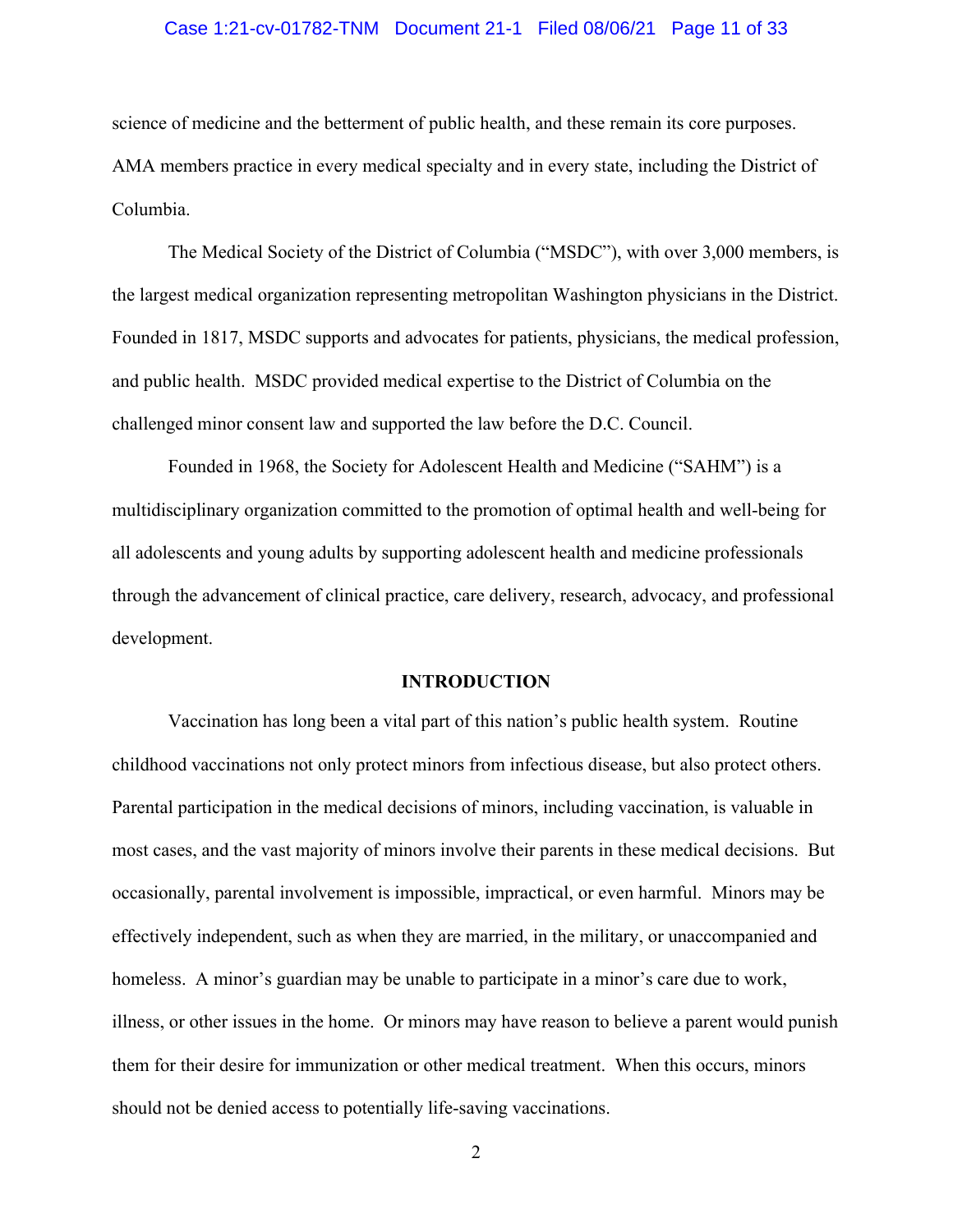#### Case 1:21-cv-01782-TNM Document 21-1 Filed 08/06/21 Page 12 of 33

The medical community, federal law, and state law have long recognized that minors are capable of informed consent to medical care in certain circumstances. State laws allowing minors to consent to healthcare, including vaccination, are neither uncommon nor controversial. The District's Minor Consent for Vaccination Amendment Act of 2020 (Minor Consent Act or Act) recognizes the needs of the narrow group of minors who seek vaccinations without involving a guardian but who are themselves capable of consent. In doing so, the Act allows adolescents to receive immunizations in circumstances when they may otherwise not be able to obtain them at all, providing individual patients and the general public better protection from vaccine-preventable diseases. The Act is entirely consistent with medical best practices, public health, constitutional requirements, and federal law, and enjoining it would harm the public interest.

#### <span id="page-11-2"></span>**ARGUMENT**

<span id="page-11-0"></span>As the District explains, Plaintiff has failed to allege a non-speculative injury or to bring a valid claim against the Minor Consent Act. Amici write separately to provide additional information relevant to three of the factors that must be considered before granting a request for injunctive relief: likelihood of success on the merits of Plaintiff's claims, the balance of equities, and the public interest. *See Aamer v. Obama*, 742 F.3d 1023, 1043 (D.C. Cir. 2014). In particular, this brief addresses the strong public interest in vaccination generally and minor consent specifically; the widespread and well-established ability of minors to request and consent to medical treatment in various circumstances; and how the District's Minor Consent Act fits within this context.

#### <span id="page-11-1"></span>**I. Widespread Vaccination Saves Lives.**

Vaccines are critical in protecting Americans from infectious diseases. Public health studies have repeatedly found that routine childhood immunization significantly reduces illness

3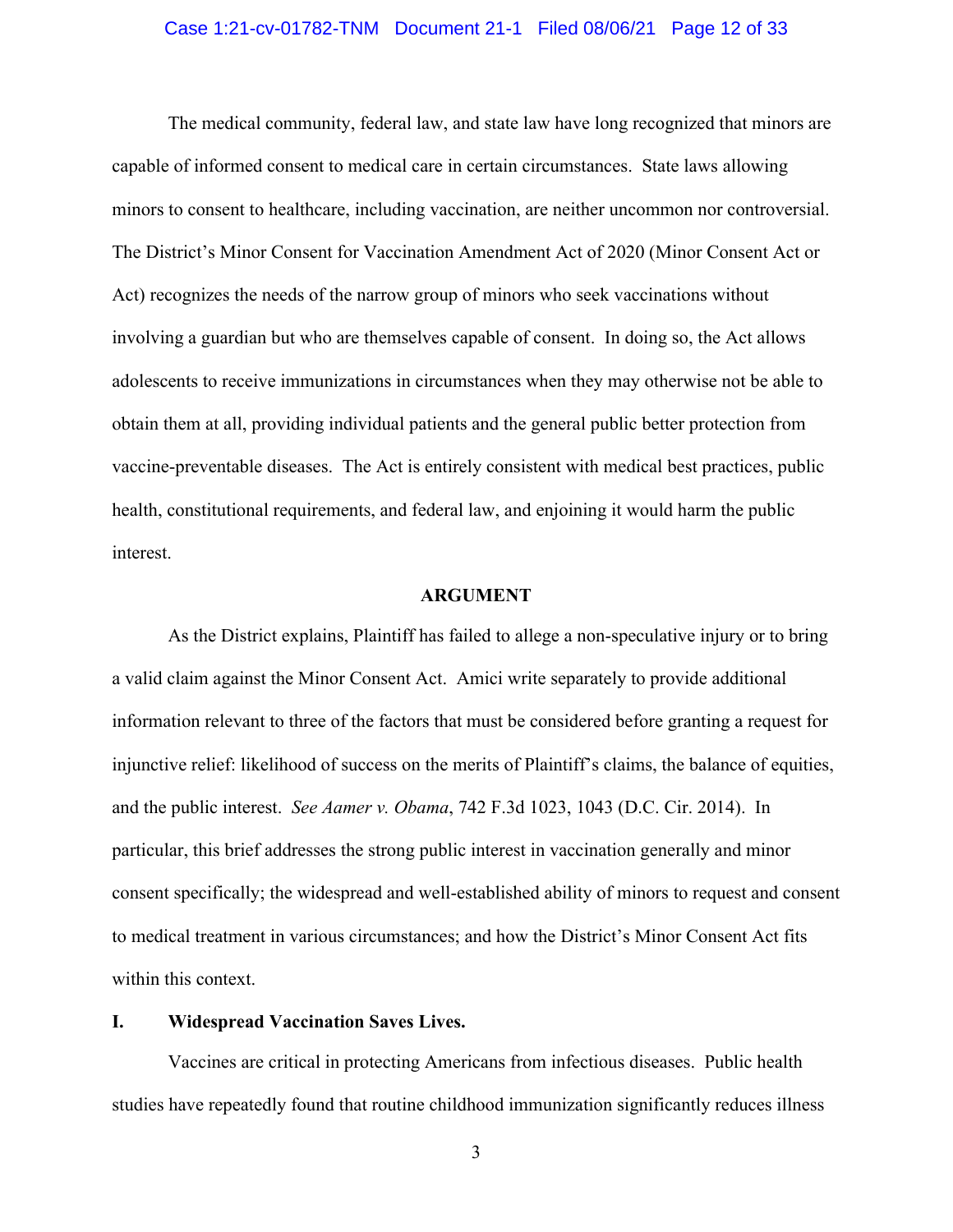#### Case 1:21-cv-01782-TNM Document 21-1 Filed 08/06/21 Page 13 of 33

and death from vaccine-preventable disease. For example, one peer-reviewed study estimated that seven longstanding childhood vaccinations prevent roughly 33,000 deaths and 14 million cases of disease for children born in the United States per year.<sup>[2](#page-12-4)</sup> For people born in the United States between 1994 and 2013, "vaccination will prevent an estimated 322 million illnesses, 21 million hospitalizations, and 7[3](#page-12-5)2,000 deaths over the course of their lifetimes."<sup>3</sup>

Vaccination is especially important for children and adolescents. Healthy children need vaccinations so that the larger population can maintain "herd immunity" (also called "community immunity"). That immunity is essential to preventing the spread of infectious and sometimes deadly diseases to children or adults who cannot receive vaccines for medical reasons or who are especially susceptible to contracting infectious diseases due, for example, to

immunocompromise. [4](#page-12-6)

The Centers for Disease Control and Prevention ("CDC") recommends that children from birth to age 18 receive immunizations according to publicly available schedules that are coauthored by *amicus* AAP (along with other professional medical organizations).<sup>[5](#page-12-7)</sup> The CDC

<span id="page-12-1"></span>https://www.cdc.gov/vaccines/schedules/hcp/imz/adult.html (last visited Aug. 4, 2021).

<span id="page-12-4"></span><span id="page-12-3"></span><sup>2</sup> Sandra W. Roush & Trudy V. Murphy, *Historical Comparisons of Morbidity and Mortality for Vaccine-Preventable Diseases in the United States*, 298 J. of Am. Med. Ass'n 2155, 2160 (2007), https://jamanetwork.com/journals/jama/fullarticle/209448.

<span id="page-12-5"></span><span id="page-12-0"></span><sup>3</sup> CDC, *Benefits from Immunization During the Vaccines for Children Program Era—United States, 1994–2013*, 63 Morbidity & Mortality Weekly Rep. 352, 352 (2014).

<span id="page-12-6"></span><span id="page-12-2"></span><sup>4</sup> *See* Paul Fine et al., *"Herd Immunity": A Rough Guide*, 52 Clinical Infectious Diseases 911 (2011), https://academic.oup.com/cid/article/ 52/7/911/299077.

<span id="page-12-7"></span><sup>5</sup> *See Immunization Schedules, Table 1. Recommended Child and Adolescent Immunization Schedule for Ages 18 Years or Younger, United States, 2021*, CDC ("CDC Immunization Schedules"), https://www.cdc.gov/vaccines/schedules/hcp/imz/child-adolescent.html (last visited July 28, 2021). The CDC also publishes a schedule of recommended immunizations for adults. *See* CDC, Immunization Schedules, Table 1. Recommended Adult Immunization Schedule for ages 19 years or older, United States, 2021,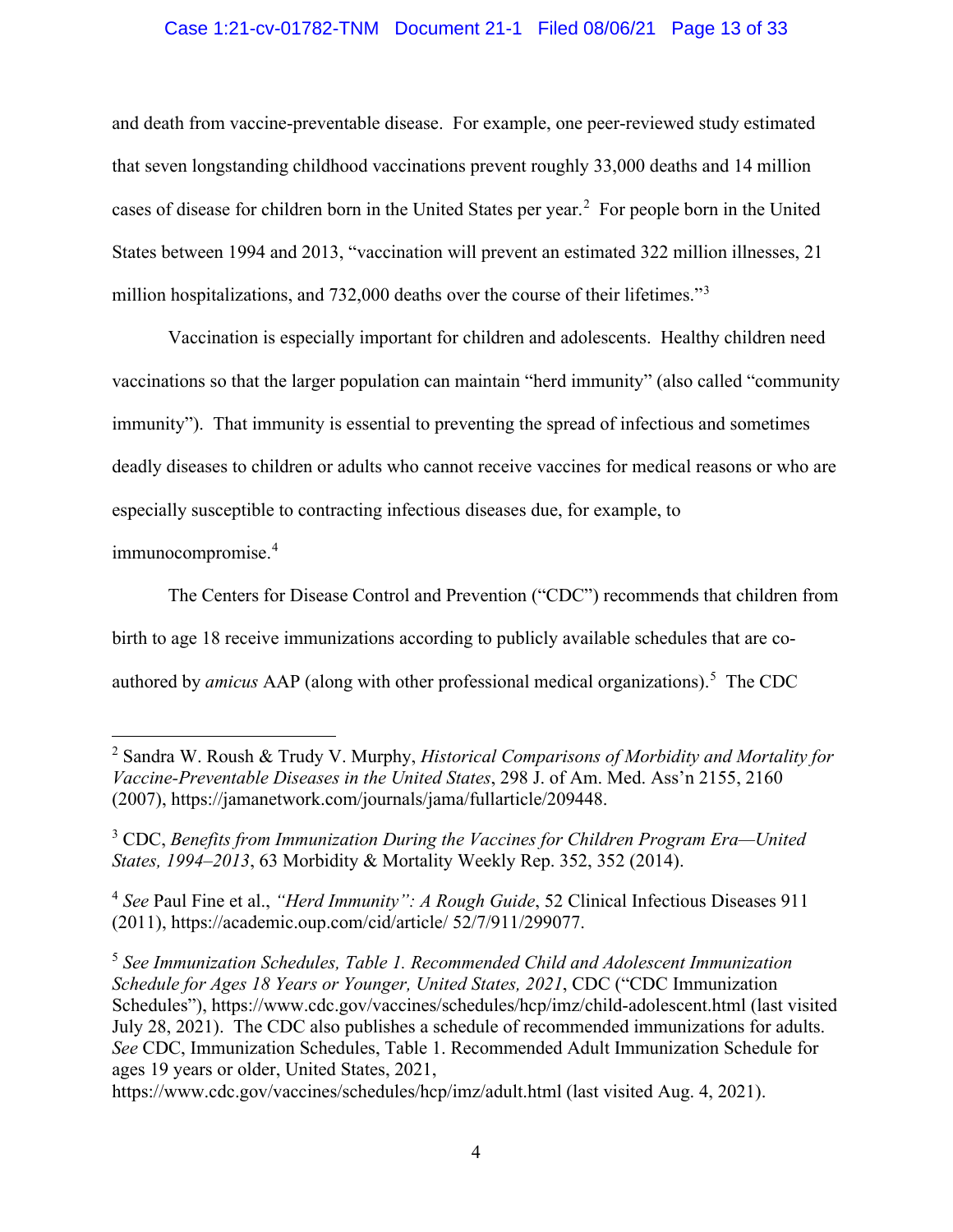## Case 1:21-cv-01782-TNM Document 21-1 Filed 08/06/21 Page 14 of 33

Immunization Schedules form the basis of medically recommended best practices for healthcare for children, as well as federal health insurance regulations.<sup>[6](#page-13-3)</sup> A number of vaccinations are recommended for adolescents, including the Tetanus-diphtheria-acellular pertussis ("Tdap") booster, the meningococcal conjugate vaccine, the human papillomavirus ("HPV") vaccine, and an annual influenza vaccine.[7](#page-13-4)

The current Covid-19 pandemic underscores the importance of vaccination. Covid-19 is a highly contagious, potentially deadly illness, and can cause long-term effects after the infection itself. $8$  And Covid-19 impacts children as well as adults. According to a report co-authored by AAP, over 4 million cases of Covid-19 have been reported in children in the United States, representing 14.3% of all cases as of July 2[9](#page-13-6), 2021. $9$  In a single recent week, 71,726 cases among children were reported due to the rise of the Delta variant.<sup>[10](#page-13-7)</sup> Among the 23 states reporting hospital data, as well as New York City, 17,059 children have been hospitalized due to Covid-19.[11](#page-13-8) 358 pediatric deaths due to Covid-19 have been reported among 43 states and three territories.<sup>[12](#page-13-9)</sup>

<span id="page-13-5"></span><span id="page-13-2"></span><sup>8</sup> *COVID-19, Frequently Asked Questions*, CDC, https://www.cdc.gov/coronavirus/2019 ncov/faq.html (last visited Aug. 2, 2021).

<span id="page-13-6"></span><sup>9</sup> *Children and COVID-19: State Data Report* at 4, Children's Hosp. Ass'n & Am. Acad. of Pediatrics (July 29, 2021), https://downloads.aap.org/AAP/PDF/AAP%20and%20CHA%20- %20Children%20and%20COVID-19%20State%20Data%20Report%207.29%20FINAL.pdf.

<span id="page-13-7"></span> $10$  *Id.* 

<span id="page-13-8"></span><sup>11</sup> *Id*.

<span id="page-13-9"></span><sup>12</sup> *Id*. at 20.

<span id="page-13-3"></span><span id="page-13-1"></span><span id="page-13-0"></span><sup>6</sup> *See* 29 C.F.R. § 2590.715–2713 (requiring insurance providers to cover immunizations according to the Immunization Schedules); 45 C.F.R. § 147.130(1) (same).

<span id="page-13-4"></span><sup>7</sup> CDC Immunization Schedules, *supra* n.5.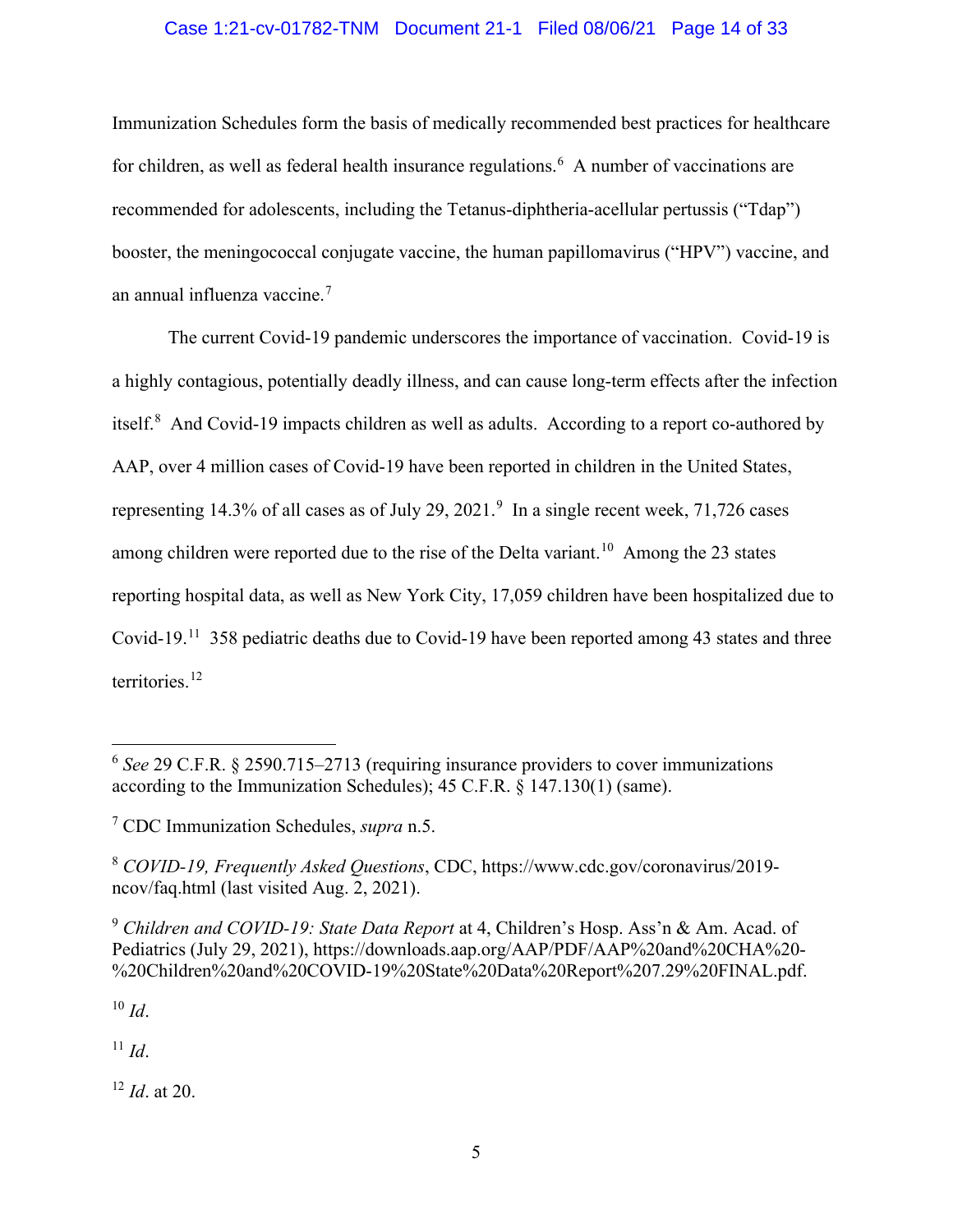Infection levels for Covid-19 started to decline in the United States only after a vaccine became widely available.<sup>[13](#page-14-5)</sup> And the recent uptick in Covid-19 transmission in the United States is driven by populations that are not vaccinated.<sup>[14](#page-14-6)</sup> The CDC has recently added to the Immunization Schedules the recommendation that minors 12 and older receive a vaccination for Covid-19.[15](#page-14-7) 

## <span id="page-14-1"></span><span id="page-14-0"></span>**II. Minor Consent Laws Provide an Important Backstop That Protects Vulnerable Minors.**

## **A. While parental involvement is a pediatrician's first choice, treatment without parental involvement is appropriate in some circumstances.**

<span id="page-14-2"></span>In most cases, parental involvement and consent to their children's healthcare is a key goal and prerequisite of pediatric practice. "[O]btaining informed permission from parents or legal guardians before medical interventions on pediatric patients [is] standard within our medical and legal culture." AAP, *Informed Consent in Decision-Making in Pediatric Practice: Technical Report*, 138 Pediatrics 2, e1 (Aug. 2016) ("AAP Technical Report"), https://pediatrics.aappublications.org/content/pediatrics/138/2/e20161485.full.pdf. Shared, family-centered decision-making is a central tenet of pediatric care. *Id.* at e6. This practice reflects a respect for parental autonomy in the family, the fact that "parents generally are better situated than others to understand the unique needs of their children and make appropriate,

<span id="page-14-5"></span><span id="page-14-4"></span><sup>13</sup> *Vaccination and Case Trends of COVID-19 in the United States* at tab. 2, CDC, https://covid.cdc.gov/covid-data-tracker/#vaccinations-cases-trends (last visited August 6, 2021).

<span id="page-14-6"></span><span id="page-14-3"></span><sup>14</sup> *COVID Data Tracker Weekly Review, Interpretive Summary for July 30, 2021*, CDC, https://www.cdc.gov/coronavirus/2019-ncov/covid-data/covidview/index.html ("The United States is once again seeing a rise in COVID-19 cases, hospitalizations, and deaths. As of July 22, 35% of U.S. counties are experiencing high levels of community transmission. COVID-19 cases are on the rise in nearly 90% of U.S. jurisdictions, and we are seeing outbreaks in parts of the country that have low vaccination coverage.").

<span id="page-14-7"></span><sup>&</sup>lt;sup>15</sup> CDC Immunization Schedules.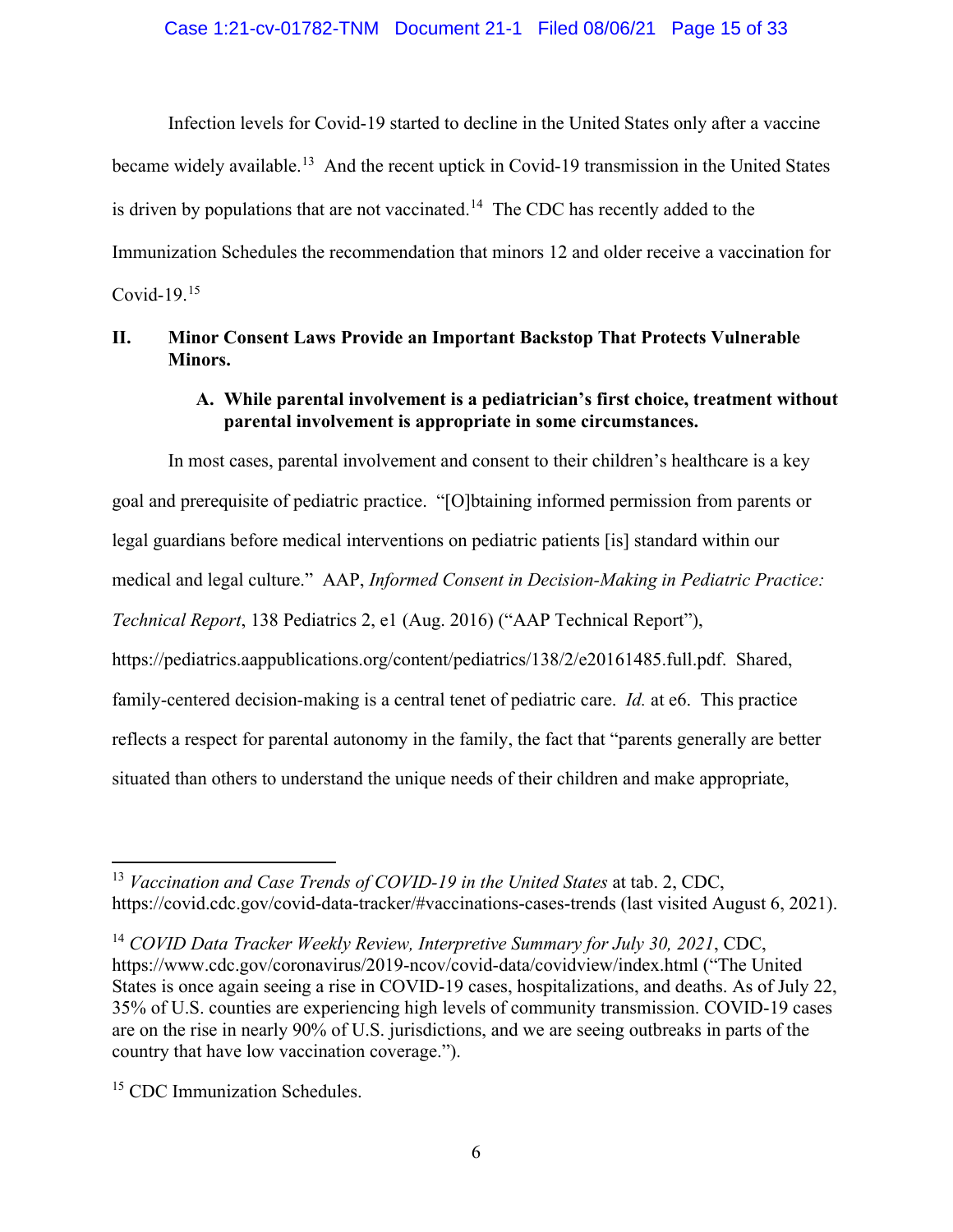#### Case 1:21-cv-01782-TNM Document 21-1 Filed 08/06/21 Page 16 of 33

caring decisions regarding their children's health care," *id.* at e5, and the beneficial nature of knowledge, trust, and buy-in for the efficacy of medical treatment.

In rare circumstances, however, parental involvement is impossible or even harmful. Parents may be unable to take their children to a doctor due to work commitments, disability, or other impairment. Homelessness or exclusion from the family may leave a minor without a parent or guardian to consent for them. Or, for a variety of reasons—not always well-founded— parents may oppose medical care that is necessary to protect their child's health.<sup>[16](#page-15-2)</sup> Similarly, societal or familial stigmas attached to conditions that may require medical treatment, such as psychological disorders, substance use, or the consequences of sexual activity or sexual assault, may prevent minors from seeking medical care at all if doing so requires involving their parents.<sup>[17](#page-15-3)</sup> Adolescents may have reason to fear negative repercussions, from mild punishment to

<span id="page-15-2"></span><span id="page-15-1"></span><sup>16</sup> *See, e.g.*, Dorit Rubinstein Reiss & Lois A. Weithorn, *Responding to the Childhood Vaccination Crisis: Legal Frameworks and Tools in the Context of Parental Vaccine Refusal*, 63 Buff. L. Rev. 881, 937-52 (2015) ("Reiss & Weithorn, *Responding to the Childhood Vaccination Crisis*"), https://heinonline.org/HOL/P?h=hein.journals/buflr63&i=91 (evaluating common rationales offered for parents' refusals to vaccinate their children).

<span id="page-15-3"></span><span id="page-15-0"></span><sup>17</sup> *See, e.g.*, Am. Acad. of Pediatrics, *Substance Use Screening and Intervention Implementation Guide* at 8, https://www.aap.org/en-us/Documents/substance use screening implementation.pdf ("Protecting the confidentiality of information is an important consideration for determining whether adolescents will answer questions honestly and accurately, seek help, and stay engaged with their pediatricians and other health care professionals"); AAP Tech. Rep. at e9 ("The legal ability of adolescents to consent for health care needs related to sexual activity, including treatment of sexually transmitted infections (STIs) . . . reflects . . . the concern that adolescents will not seek care for issues that reflect sexual activity if required to involve their parents for consent . . . ."); Lois A. Weithorn & Dorit Rubinstein Reiss, *Providing Adolescents with Independent and Confidential Access to Childhood Vaccines: A Proposal*, 52 Conn. L. Rev. 771, 817, 825-26 (2020) ("Weithorn & Reiss, *Providing Adolescents with Independent and Confidential Access*"), https://heinonline.org/HOL/P?h=hein.journals/conlr52&i=790; Amelia Gulliver, Kathleen M. Griffiths & Helen Christiansen, *Perceived Barriers to Mental Health Help-Seeking in Young People: A Systematic Review*, 10 BMC Psychiatry 113 (2010), https://bmcpsychiatry.biomedcentral.com/articles/10.1186/1471-244X-10-113.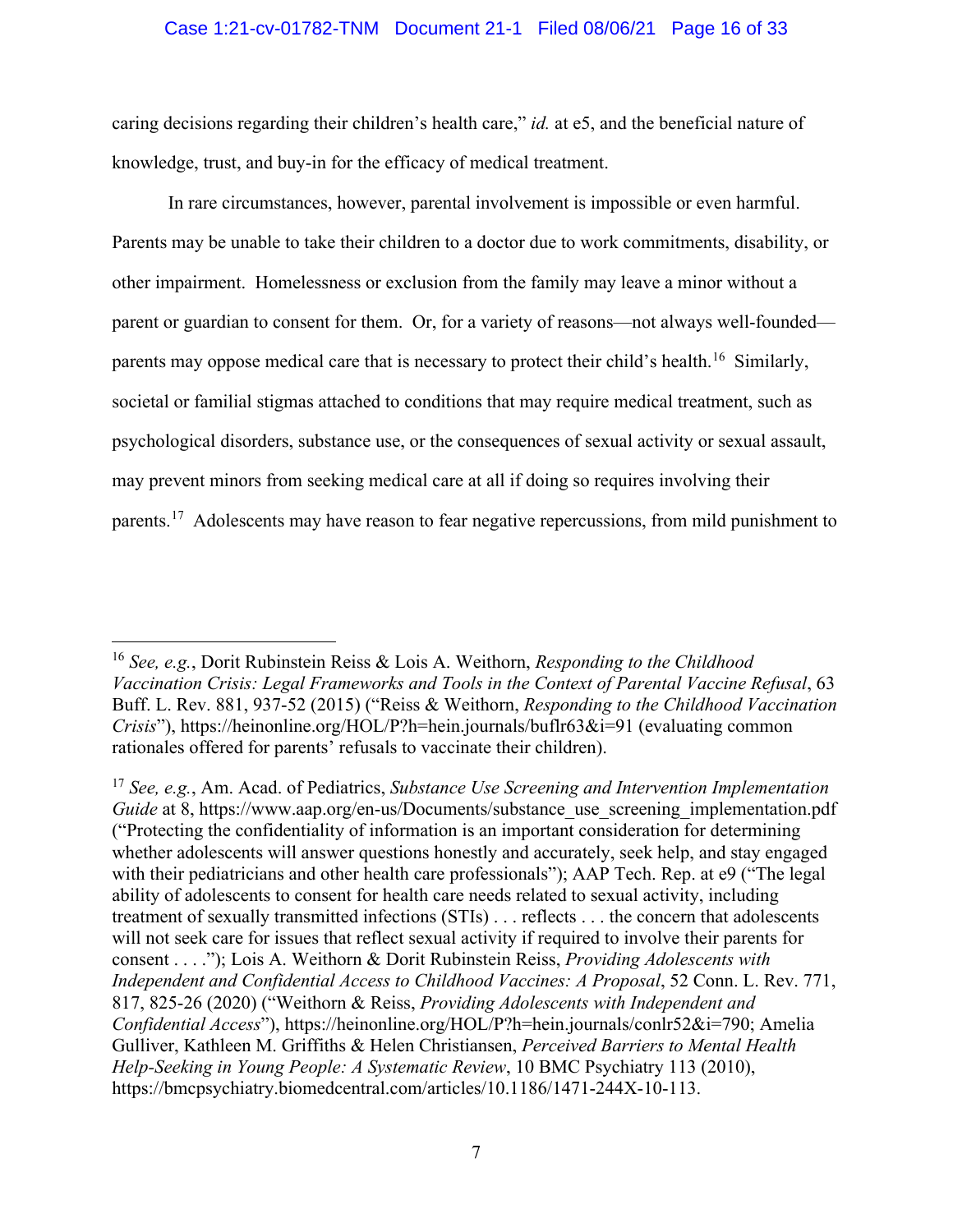## Case 1:21-cv-01782-TNM Document 21-1 Filed 08/06/21 Page 17 of 33

physical or emotional abuse, for raising the subject at all.<sup>[18](#page-16-4)</sup> In such circumstances, "[m]inors' own constitutional rights may compete with parental claims."[19](#page-16-5) Parental refusal of vaccination may also increase the risk of community spread of communicable diseases, including to particularly vulnerable populations such as immunocompromised individuals, those too young to receive a vaccine, and transplant recipients.<sup>[20](#page-16-6)</sup>

In recognition of these potential conflicts, pediatric practitioners "must balance the need

to work collaboratively with all parents/families, respecting their cultures, religions, and the

importance of the families' autonomy and intimacy with the need to protect children from

serious and imminent harm." AAP Tech. Rep. at e7. As AAP has explained:

<span id="page-16-2"></span>Pediatric health care providers have legal and ethical duties to provide a standard of care that meets the pediatric patient's needs and not necessarily what the parents desire or request. Parental decision-making should primarily be understood as parents' responsibility to support the interests of their child and to preserve family relationships, rather than being focused on their rights to express their own autonomous choices.

https://www.acf.hhs.gov/sites/default/files/documents/cb/cecanf\_final\_report.pdf.

<span id="page-16-5"></span><sup>19</sup> Weithorn & Reiss, *Providing Adolescents with Independent and Confidential Access*, *supra*  n.17, at 796-97; *see also infra* pp. 14-15 (discussing minors' constitutional rights).

<span id="page-16-4"></span><span id="page-16-0"></span><sup>18</sup> *See, e.g.*, Melissa Weddle & Patricia K. Kokotailo, *Confidentiality and Consent in Adolescent Substance Abuse: An Update*, 7 Ethics J. of Am. Med. Ass'n 239, 240 (2005), https://journalofethics.ama-assn.org/sites/journalofethics.ama-assn.org/files/2018-06/pfor1- 0503.pdf; Weithorn & Reiss, *Providing Adolescents with Independent and Confidential Access*, *supra* n.17, at 817; *see also* Comm'n to Eliminate Child Abuse and Neglect Fatalities, *Within Our Reach: A National Strategy to Eliminate Child Abuse and Neglect Fatalities, Final Report* at 12 (2016) ("Every day, four to eight children in the United States die from abuse or neglect at the hands of their parents or caretakers."),

<span id="page-16-6"></span><span id="page-16-3"></span><span id="page-16-1"></span><sup>20</sup> *See, e.g.*, Varun K. Phadke et al., *Association Between Vaccine Refusal and Vaccine-Preventable Diseases in the United States: A Review of Measles and Pertussis*, 315 J. of the Am. Med. Ass'n 1149, 1149 (2016), https://jamanetwork.com/journals/jama/fullarticle/2503179 (reviewing studies and concluding that "[t]he phenomenon of vaccine refusal was associated with an increased risk for measles" not only among "people who refuse vaccines" but among "fully vaccinated individuals"); *see generally* Immunization Action Coal., *Personal Belief Exemptions for Vaccinations Put People at Risk. Examine the Evidence for Yourself.* (Oct. 2019), https://www.immunize.org/catg.d/p2069.pdf (collecting studies and reports in medical journals).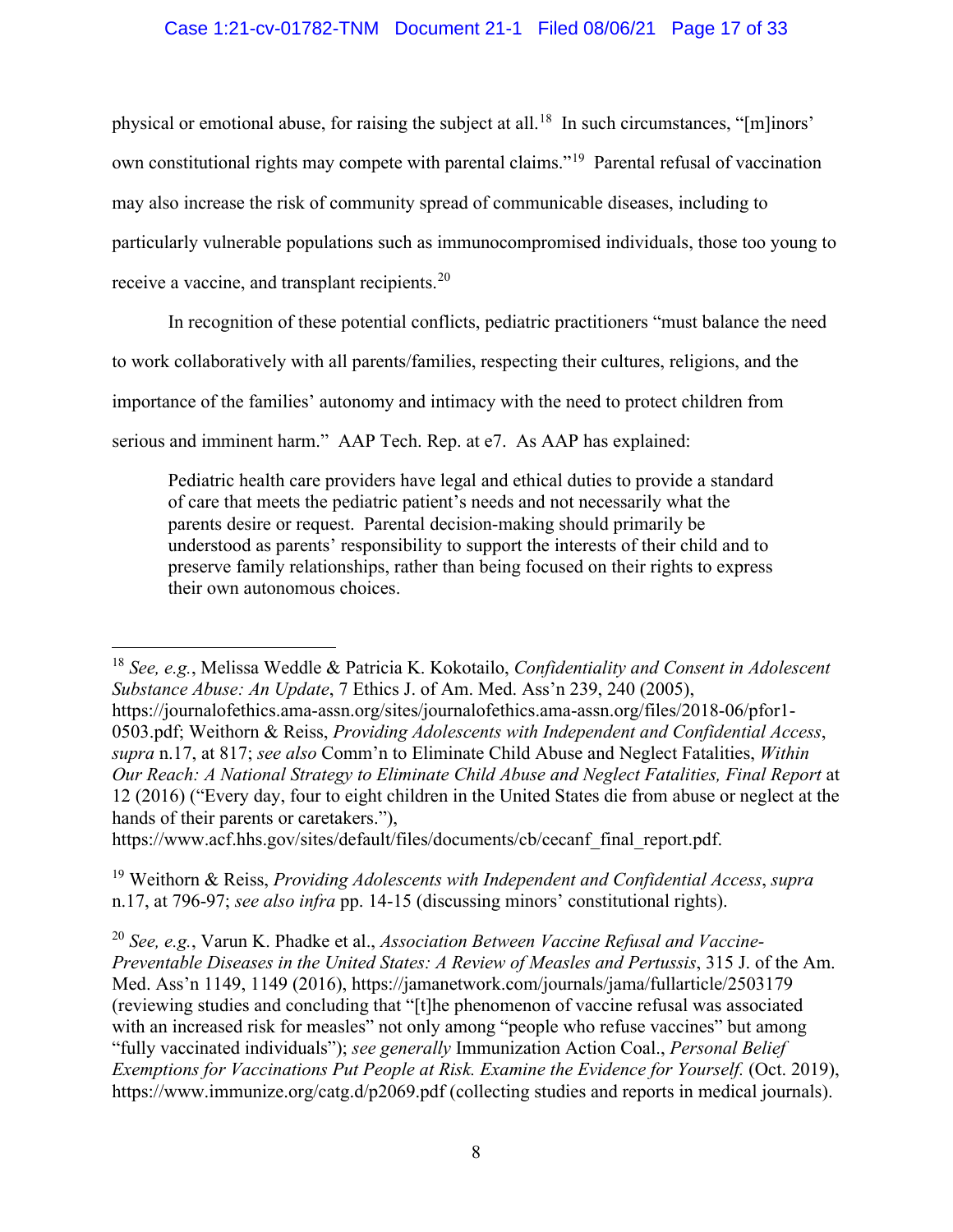*Id.* at e5.

As a general rule, pediatricians provide medical care without parental consent only where state law provides that "a minor can legally make decisions regarding his or her own health care." *Id.* at e9. Such situations include "specific diagnostic/care categories" that have been authorized by state law; the "mature minor" doctrine, which varies from state to state but generally allows minors "who can understand the nature and consequences of the treatment offered" the right to seek and consent to treatment<sup>[21](#page-17-5)</sup>; and legal emancipation. *Id.* In most cases, the medical provider must determine whether the patient has "enough decision-making capacity, moral intelligence, and judgment to provide true informed consent." *Id.* at e13. This includes ascertaining whether the patient sufficiently understands the proposed treatment, its risks and benefits, and their own medical history to make a reasoned, informed decision about the treatment.

## **B. There is a substantial public interest in allowing minors capable of informed consent to request vaccination without parental approval.**

<span id="page-17-0"></span>Vaccination is a critically important area of medical care in which minors who are capable of giving informed consent should be permitted to obtain treatment without parental approval. The vaccines on the CDC Immunization Schedules are low-risk, high-efficacy preventative care that protect not only the individuals who receive them, but also the community as a whole. Yet in recent years, persistent and often intransigent resistance to vaccines has arisen in some populations, which has led many parents to refuse to allow their children to receive

<span id="page-17-5"></span><span id="page-17-4"></span><span id="page-17-3"></span><span id="page-17-2"></span><span id="page-17-1"></span><sup>21</sup> Carolyn O'Connor, *Illinois Adolescents' Rights to Confidential Health Care*, 82 Ill. B.J. 24, 26 (1994); *see generally* Doriane Lambelet Coleman & Philip M. Rosoff, *The Legal Authority of Mature Minors to Consent to General Medical Treatment*, 131 Pediatrics 786 (2013), https://pediatrics.aappublications.org/content/131/4/786; Lawrence Schlam & Joseph P. Wood, *Informed Consent to the Treatment of Minors: Law and Practice*, 10 Health Matrix 141 (2000), https://heinonline.org/HOL/P?h=hein.journals/hmax10&i=147; Garry S. Sigman & Carolyn O'Connor, *Exploration for Physicians of the Mature Minor Doctrine*, 119 J. Pediatrics 520 (1991).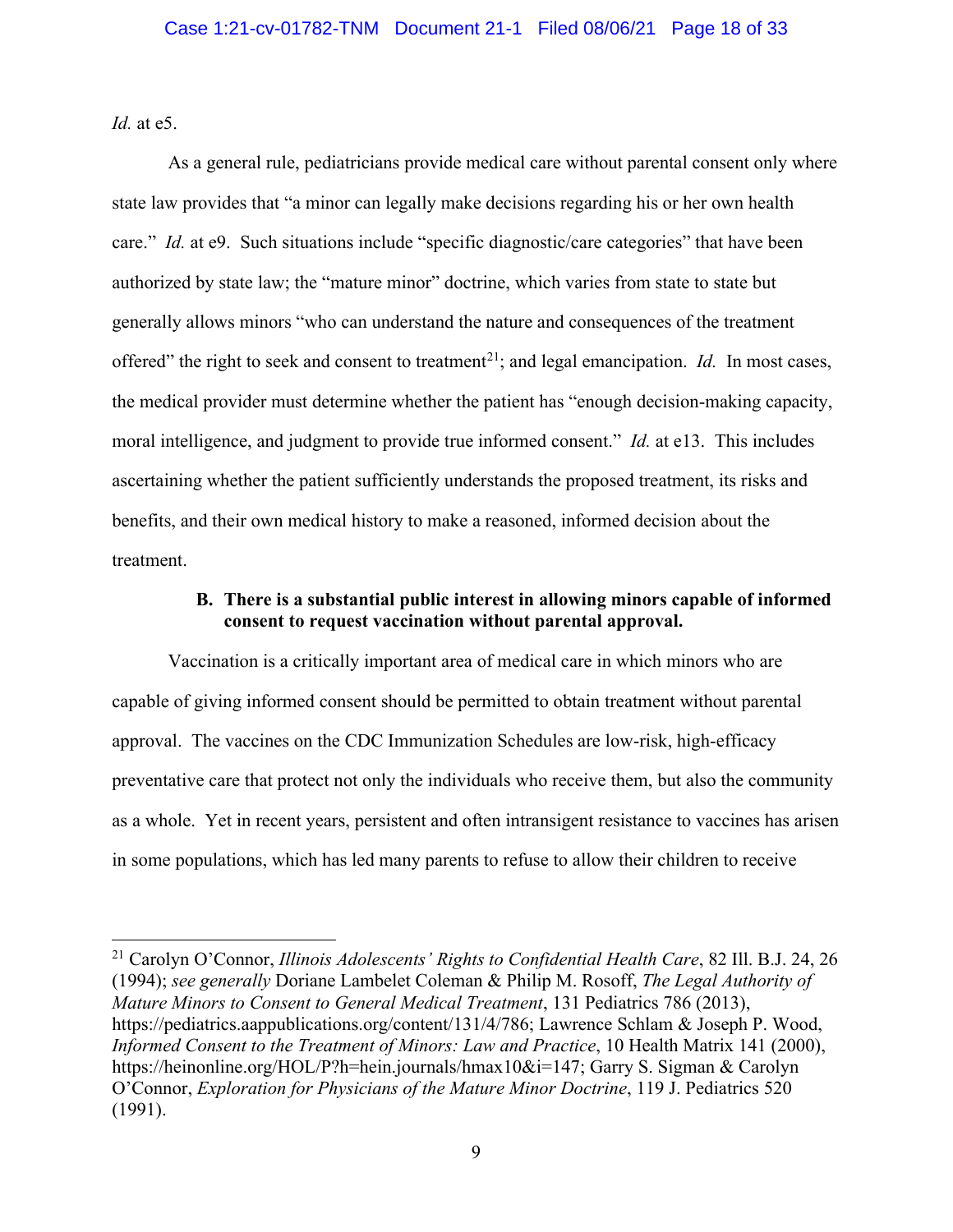#### Case 1:21-cv-01782-TNM Document 21-1 Filed 08/06/21 Page 19 of 33

vaccines, no matter what their children choose and how capable they are of making their own decision. This places not only those parents' children at risk, but also other children—especially those most vulnerable, such as immunocompromised children and those for whom a vaccine is genuinely contraindicated. Vaccine hesitancy has led to outbreaks of diseases that had been completely or largely eradicated. At the same time, the simple and medically well-understood nature of vaccines makes them particularly suitable for minor consent.

As the World Health Organization has recognized, "[v]accine hesitancy—the reluctance or refusal to vaccinate despite the availability of vaccines" is a "threat[] to global health" that "threatens to reverse progress made in tackling vaccine-preventable diseases."<sup>[22](#page-18-6)</sup> In recent years, "misinformation and exaggerated warnings about vaccines [have] divert[ed] parents' attention away from what has been scientifically-demonstrated and [led] parents to choose the greater risk for their children: the diseases against which vaccines provide protection."<sup>[23](#page-18-7)</sup> As has been widely documented, "most of the beliefs that typically lead parents to refuse vaccination are without scientific foundation."<sup>24</sup> Such misplaced concerns have skyrocketed during the Covid-19

<span id="page-18-6"></span><span id="page-18-5"></span><sup>22</sup> *Ten Threats to Global Health in 2019*, World Health Org., https://www.who.int/newsroom/spotlight/ten-threats-to-global-health-in-2019.

<span id="page-18-7"></span><span id="page-18-1"></span><span id="page-18-0"></span><sup>23</sup> Reiss & Weithorn, *Responding to the Childhood Vaccination Crisis*, *supra* n.16, at 884; *see generally, e.g.*, Jennifer Reich, Calling the Shots: Why Parents Reject Vaccines (2016); Eve Dubé et al., *Vaccine Hesitancy: An Overview*, 9 Hum. Vaccines & Immunotherapeutics 1763 (2013), https://www.tandfonline.com/doi/pdf/10.4161/hv.24657; Edward Mills et al., *Systematic Review of Qualitative Studies Exploring Parental Beliefs and Attitudes Toward Childhood Vaccination Identifies Common Barriers To Vaccination*, 58 J. Clinical Epidemiology 1081 (2005), https://www.sciencedirect.com/science/article/pii/S0895435605003367; Steven P. Calandrillo, *Vanishing Vaccinations: Why Are So Many Americans Opting Out of Vaccinating Their Children?*, 37 U. Mich. J.L. Reform 353 (2004), https://heinonline.org/HOL/P?h=hein.journals/umijlr37&i=365.

<span id="page-18-8"></span><span id="page-18-4"></span><span id="page-18-3"></span><span id="page-18-2"></span><sup>24</sup> Weithorn & Reiss, *Providing Adolescents with Independent and Confidential Access*, *supra*  n.17, at 788; *see generally, e.g.*, Margaret A. Maglione et al., *Safety of Vaccines Used for Routine Immunization of US Children: A Systematic Review*, 134 Pediatrics 325 (2014), https://escholarship.org/content/qt2f93s53t/qt2f93s53t.pdf; Francesco Nicoli & Victor Appay, *Immunological Considerations Regarding Parental Concerns on Pediatric Immunizations*, 35 Vaccine 3012 (2017), https://www.sciencedirect.com/science/article/pii/S0264410X1730508X;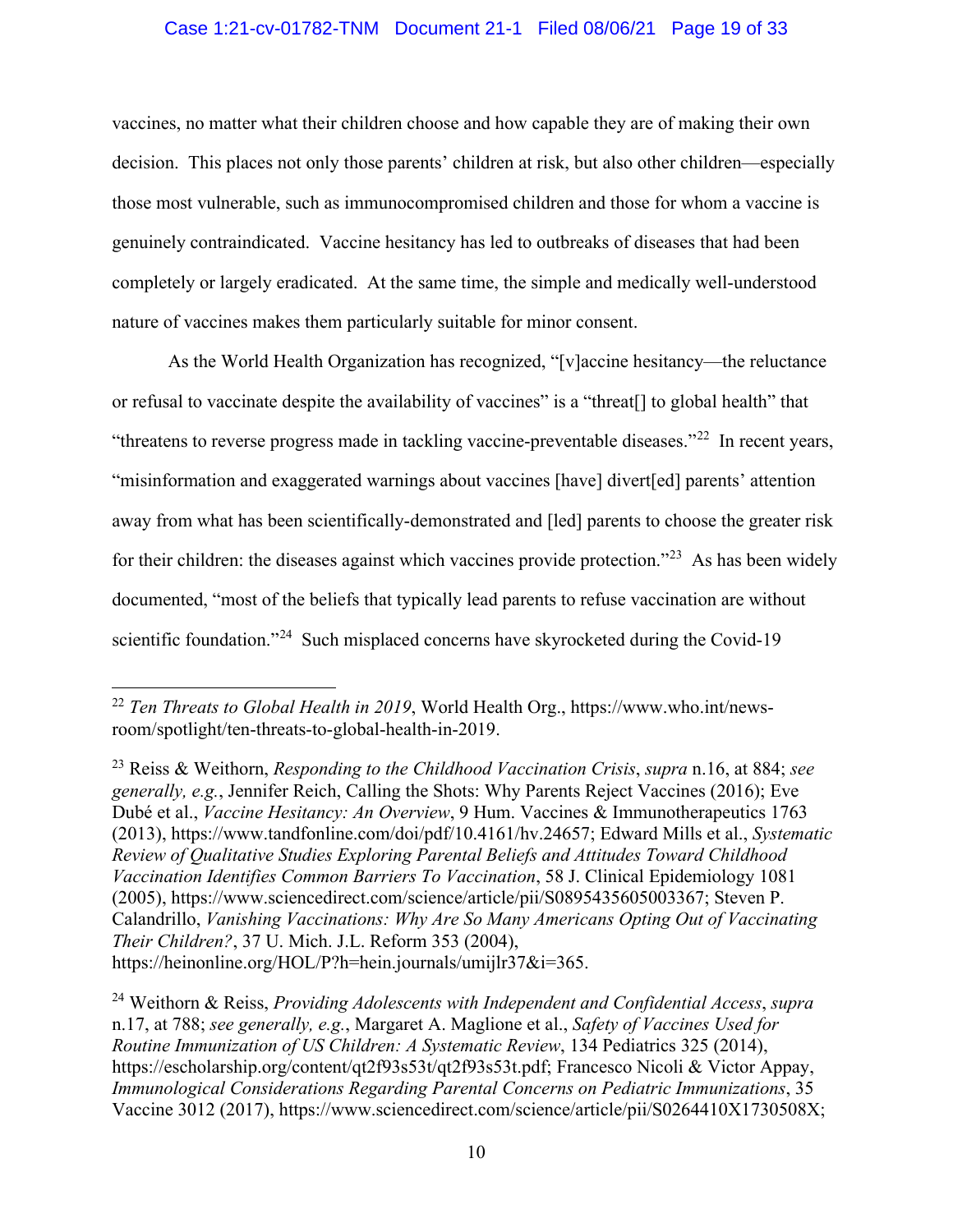### Case 1:21-cv-01782-TNM Document 21-1 Filed 08/06/21 Page 20 of 33

pandemic, with conspiracy theories (such as the demonstrably false beliefs that the vaccines contain tracking microchips, rewrite recipients' DNA, or cause infertility) and related beliefs suppressing vaccination rates.<sup>[25](#page-19-6)</sup> As a result, the United States—one of the first countries in the world with widespread access to Covid-19 vaccines—lags behind most of the developed world in vaccinations.[26](#page-19-7)

Declining vaccination rates for longstanding vaccines have contributed to an unmistakable medical crisis: recent outbreaks have occurred for measles, which had been eliminated in 2000, as well as pertussis, which has reached levels "that have not been observed in more than 5 decades."<sup>[27](#page-19-8)</sup> Both primarily afflict unvaccinated children.<sup>28</sup> Similarly, areas with

<span id="page-19-6"></span><span id="page-19-3"></span><span id="page-19-1"></span><sup>25</sup> *See, e.g.*, Cathy Cassata, *Doctors Debunk 9 Popular COVID-19 Vaccine Myths and Conspiracy Theories*, Healthline (June 22, 2021), https://www.healthline.com/healthnews/doctors-debunk-9-popular-covid-19-vaccine-myths-and-conspiracy-theories; Jemima McEvoy, *Microchips, Magnets and Shedding: Here Are 5 (Debunked) Covid Vaccine Conspiracy Theories Spreading Online*, Forbes (June 3, 2021), https://www.forbes.com/sites/jemimamcevoy/2021/06/03/microchips-and-shedding-here-are-5 debunked-covid-vaccine-conspiracy-theories-spreading-online/?sh=78481b8c26af.

<span id="page-19-7"></span><span id="page-19-4"></span><sup>26</sup> *See* Josh Holder, *Tracking Coronavirus Vaccinations Around the World*, N.Y. Times (Aug. 2, 2021), https://www.nytimes.com/interactive/2021/world/covid-vaccinations-tracker.html.

<span id="page-19-8"></span><sup>27</sup> *See* Varun K. Phadke et al., *Association Between Vaccine Refusal and Vaccine-Preventable Diseases in the United States: A Review of Measles and Pertussis*, *supra* n.20, at 1150, 1153.

<span id="page-19-9"></span><span id="page-19-0"></span><sup>28</sup> *See id.*; *see also, e.g.*, Daniel R. Feikin et al., *Individual and Community Risks of Measles and Pertussis Associated with Personal Exemptions to Immunization*, 284 J. Am. Med. Ass'n 3145, 3145 (2000), https://jamanetwork.com/journals/jama/fullarticle/193407; Aamer Imdad et al., *Religious Exemptions for Immunization and Risk of Pertussis in New York State, 2000-2011*, 132 Pediatrics 37, 42 (2013), https://www.researchgate.net/profile/Boldtsetseg-Tserenpuntsag/publication/237017921\_Religious\_Exemptions\_for\_Immunization\_and\_Risk\_of\_ Pertussis in New York State 2000-2011.

<span id="page-19-5"></span><span id="page-19-2"></span>Frank DeStefano et al., *Principal Controversies in Vaccine Safety in the United States*, 69 Clinical Infectious Diseases 726 (2019), https://academic.oup.com/cid/article/69/4/726/5316263; Luke E. Taylor et al., *Vaccines Are Not Associated with Autism: An Evidence Based Meta-Analysis of Case-Control and Cohort Studies*, 32 Vaccine 3623 (2014), https://www.sciencedirect.com/science/article/pii/S0264410X14006367.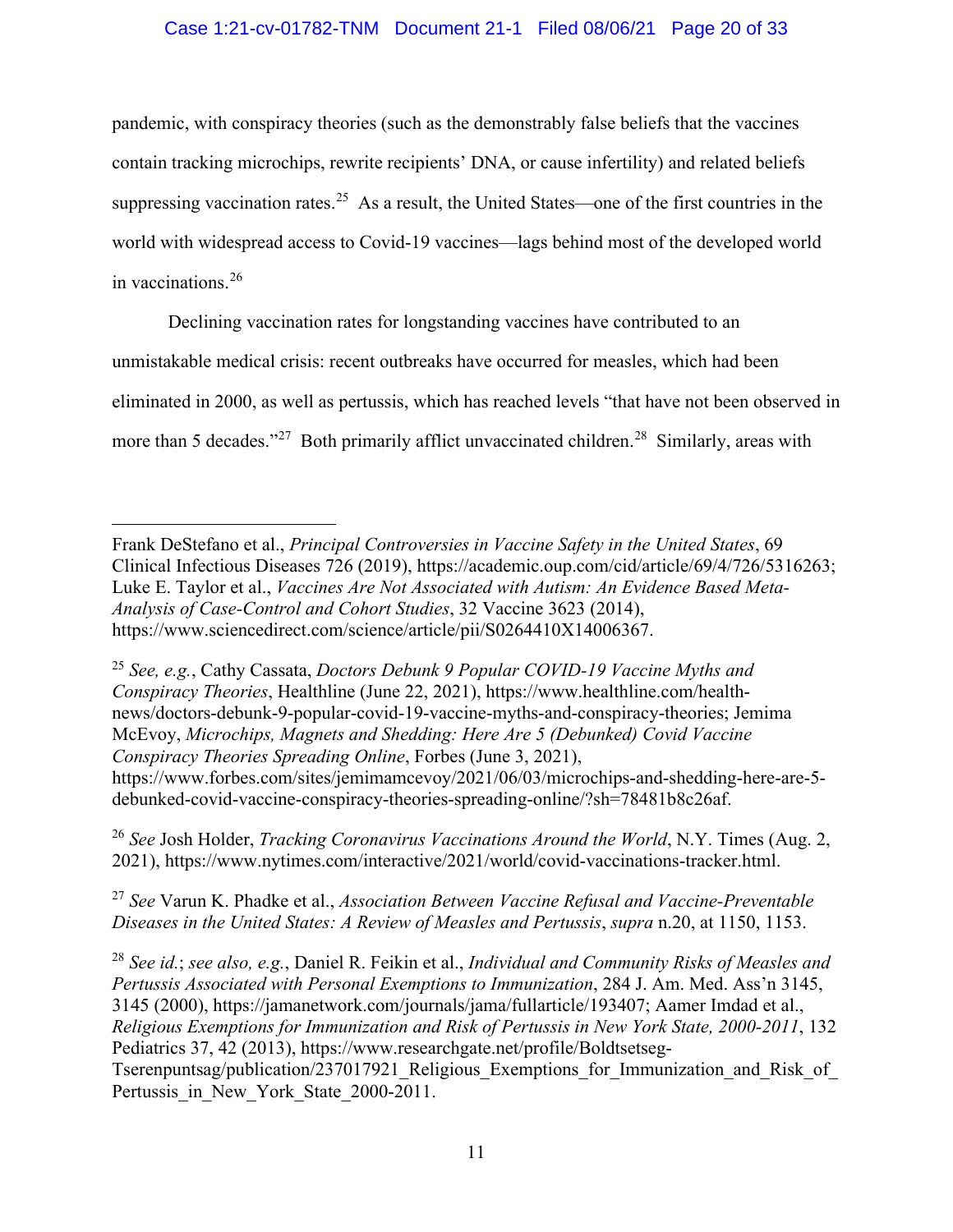### Case 1:21-cv-01782-TNM Document 21-1 Filed 08/06/21 Page 21 of 33

low Covid-19 vaccination rates see much larger Covid-19 outbreaks,<sup>[29](#page-20-6)</sup> and "the most "severe" outcomes is happening in places with low vaccination rates."[30](#page-20-7) As noted above, more than 70,000 pediatric Covid-19 cases were diagnosed in the last week of July alone, with more than 180 children hospitalized for Covid-19 that week in the 23 states reporting data.<sup>[31](#page-20-8)</sup>

Allowing minors capable of informed consent to obtain vaccines if they so choose is an important step toward reversing these trends. The medical community broadly endorsed such measures even before the Covid-19 pandemic. For example, *amicus* AMA voted to "support state policies allowing minors' to override their parent's refusal of vaccinations" in 2019, citing "[t]he prevalence of unvaccinated pediatric patients" and "the emergence of vaccine preventable diseases in the United States."[32](#page-20-9) *Amicus* Society for Adolescent Health and Medicine similarly called for "explor[ing] all available legal options for allowing minor adolescents with capacity for informed consent to give their own consent for vaccinations."[33](#page-20-10) Several major medical journals have run articles endorsing such proposals.<sup>34</sup> And the specific bill at issue here was

<span id="page-20-8"></span><span id="page-20-2"></span><sup>31</sup> *Children and COVID-19: State Data Report* at 4, 16, *supra* n.9.

<span id="page-20-9"></span><span id="page-20-1"></span><sup>32</sup> *AMA Adopts New Policies on First Day of Voting at 2019 Annual Meeting*, Am. Med. Ass'n (June 10, 2019), https://www.ama-assn.org/press-center/press-releases/ama-adopts-new-policiesfirst-day-voting-2019-annual-meeting.

<span id="page-20-10"></span><span id="page-20-0"></span><sup>33</sup> Abigail English et al., *Adolescent Consent for Vaccination: A Position Paper of the Society for Adolescent Health and Medicine*, 53 J. Adolescent Health 550, 550 (2013), https://www.jahonline.org/article/S1054-139X(13)00421-7/fulltext.

<span id="page-20-11"></span><span id="page-20-4"></span><sup>34</sup> *See, e.g.*, Larissa Morgan et al., *COVID-19 Vaccination of Minors Without Parental Consent: Respecting Emerging Autonomy and Advancing Public Health*, JAMA (July 12, 2021), https://jamanetwork.com/journals/jamapediatrics/fullarticle/2782024; Ross D. Silverman et al., *Vaccination Over Parental Objection—Should Adolescents Be Allowed to Consent to Receiving* 

<span id="page-20-6"></span><span id="page-20-5"></span><sup>29</sup> *See, e.g.*, Rob Stein et al., *Where Are the Newest COVID Hot Spots? Mostly Places with Low Vaccination Rates*, NPR (July 9, 2021), https://www.npr.org/sections/healthshots/2021/07/09/1014512213/covid-is-surging-in-new-hotspots-driven-by-low-vaccinationrates.

<span id="page-20-7"></span><span id="page-20-3"></span><sup>30</sup> *COVID Data Tracker Weekly Review, Interpretive Summary for July 30, 2021*, *supra* n.14.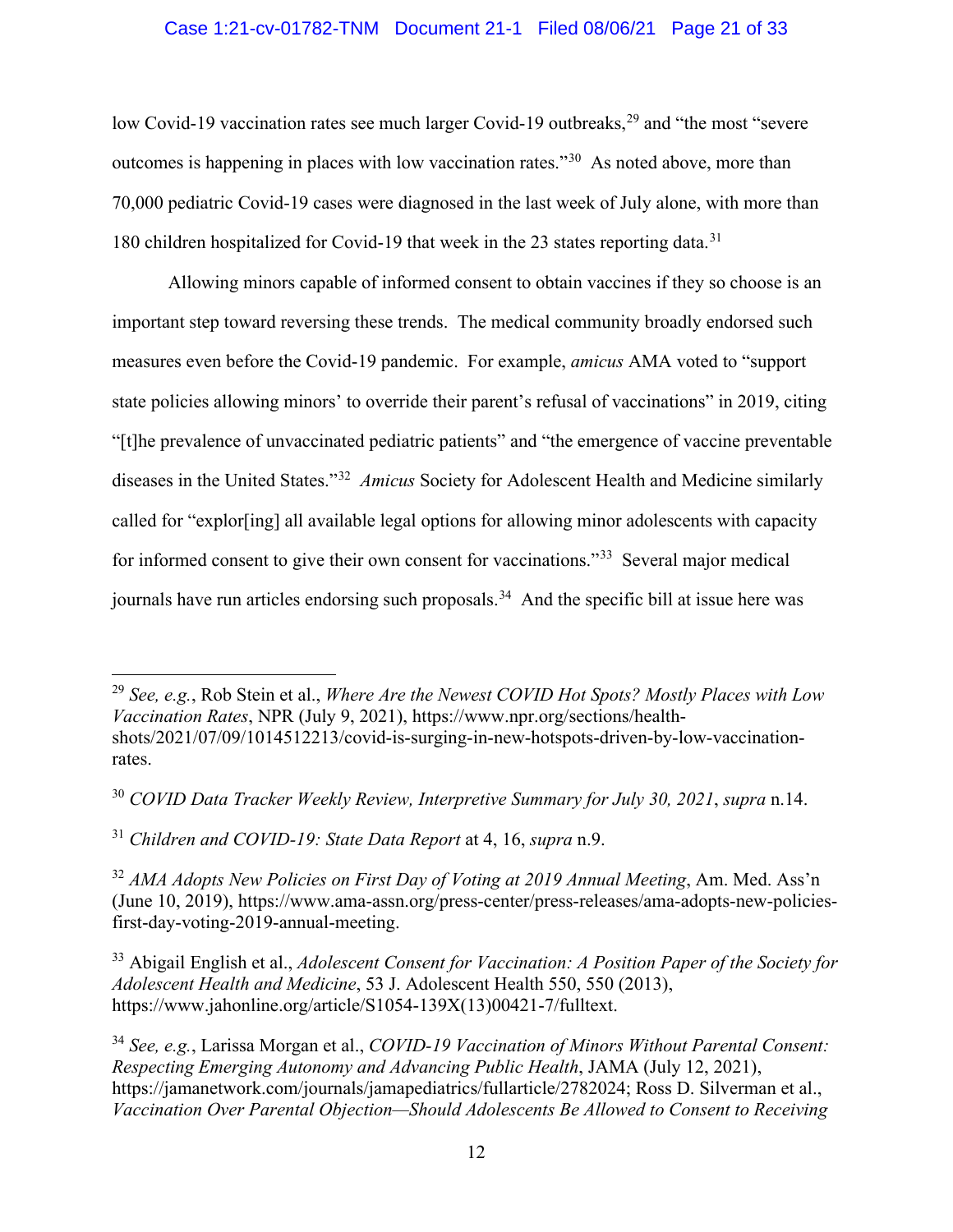#### Case 1:21-cv-01782-TNM Document 21-1 Filed 08/06/21 Page 22 of 33

endorsed by *amici* D.C. Chapter of the American Academy of Pediatrics and the Medical Society of the District of Columbia, among others.[35](#page-21-4)

Such laws are overwhelmingly in the public interest—and, conversely, enjoining them would harm the public interest. Because medically unnecessary refusals to vaccinate place both the individual unvaccinated children and the broader public at risk, allowing mature adolescents to consent "serve[s] not only the state's police power interest in protecting public health, but also its *parens patriae* interest in promoting the health of the vaccinated children."[36](#page-21-5) It also respects "the interests of minors who wish to be vaccinated despite parental objection," including their "interests in avoiding serious illness, disability, and death."<sup>[37](#page-21-6)</sup>

The case for such an allowance is at least as strong as it is in the other areas where minor consent is common or even ubiquitous. *See infra* Part II.C. The risk from the vaccines on the CDC Immunization Schedules is exceedingly low, as they "have many health benefits and few side effects."<sup>[38](#page-21-7)</sup> Most of the infectious diseases against which vaccines protect are highly contagious, providing a substantial public health benefit even beyond the individual child.

<span id="page-21-1"></span>*Vaccines?*, 381 New England J. Med. 104, 106 (2019), https://www.nejm.org/doi/full/10.1056/NEJMp1905814.

<span id="page-21-4"></span><span id="page-21-0"></span><sup>35</sup> *See* Council of the D.C. Comm. on Health, Comm. Rep., "Report on Bill 23-0171, 'Minor Consent for Vaccinations Amendment Act of 2020,'" 35-36, 39-41 (Oct. 7, 2020), https://lims.dccouncil.us/downloads/LIMS/42000/Committee\_Report/B23-0171- Committee\_Report2.pdf.

<span id="page-21-5"></span><sup>36</sup> Weithorn & Reiss, *Providing Adolescents with Independent and Confidential Access*, *supra*  n.17 at 830; *see also id.* at 831 ("[T]he threat to the public's health from a continuation of the current non-vaccination trends is real, as are the dangers to each individual unvaccinated child.").

<span id="page-21-6"></span><sup>37</sup> *Id.* at 831-32.

<span id="page-21-7"></span><span id="page-21-3"></span><sup>38</sup> *Vaccines Are Safe*, Nat'l Acad. of Sci. Engineering &

Med.,https://www.nationalacademies.org/based-on-science/vaccines-are-safe; *see generally*, *Safety Information by Vaccine*, CDC, https://www.cdc.gov/vaccinesafety/vaccines/index.html; *see also Safety of COVID-19 Vaccines*, CDC (July 26, 2021),

<span id="page-21-2"></span>https://www.cdc.gov/coronavirus/2019-ncov/vaccines/safety/safety-of-vaccines.html.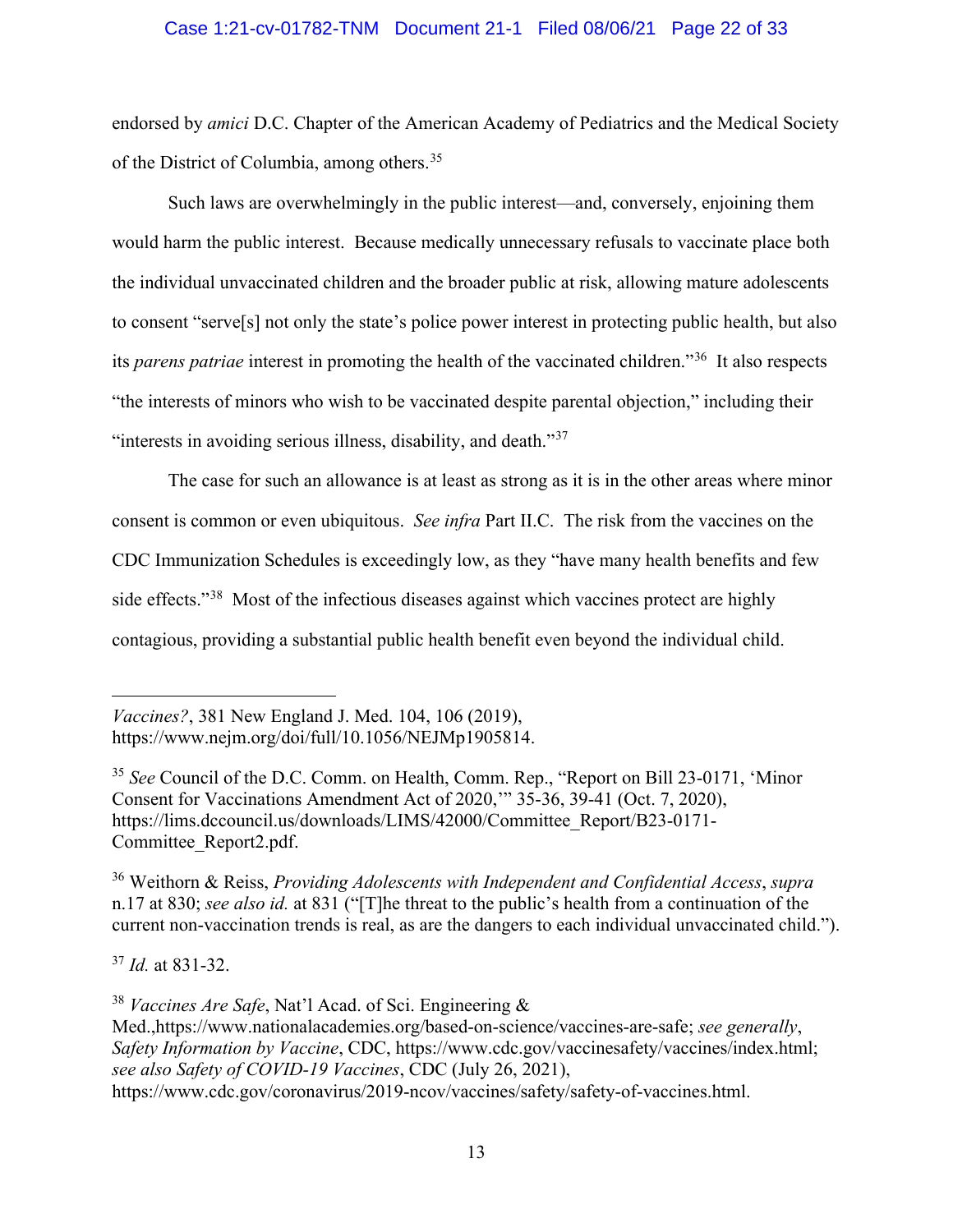#### Case 1:21-cv-01782-TNM Document 21-1 Filed 08/06/21 Page 23 of 33

Allowing consent by informed minors ensures that the health and schooling of that minor and other minors are not jeopardized by a parent's inability to bring them to a doctor due to work commitments, illness, disability, or other impairment, and allows for homeless adolescents to access medical care. And the implacable nature of anti-vaccine attitudes in some households "may deter [children] from broaching the topic at all" with their parents, as they "may reasonably fear . . . negative repercussions from an expression of interest in being vaccinated, ranging from tension and conflict in the parent-child relationship, parental actions to prevent the minor from taking steps to become vaccinated, punitive consequences for the minor or, in extreme cases, abuse directed at the minor."[39](#page-22-3) There are thus substantial reasons that allowing minor consent is in the public interest, far outweighing any putative interest individual parents may claim in preventing their children from accessing such medical care.

### **C. Federal law recognizes the availability of minor consent, and all states allow minors to consent to healthcare in certain circumstances.**

<span id="page-22-0"></span>A fundamental error that permeates Plaintiff's brief is the presumption that the general principle of parental involvement and consent is inviolable. It is not.

<span id="page-22-2"></span>The Supreme Court has long recognized that neither parental nor religious rights "include the liberty to expose the community or the child to communicable disease or the latter to ill health or death." *Prince v. Massachusetts*, 321 U.S. 158, 166-67 (1944). "Parents may be free to become martyrs themselves. But it does not follow they are free, in identical circumstances, to make martyrs of their children before they have reached the age of full and legal discretion when they can make that choice for themselves." *Id.* at 170. The Court has applied this principle in a variety of healthcare settings.<sup>40</sup> More generally, children are "possessed of fundamental rights"

<span id="page-22-3"></span><sup>39</sup> Weithorn & Reiss, *Providing Adolescents with Independent and Confidential Access*, *supra*  n.17, at 834-35.

<span id="page-22-4"></span><span id="page-22-1"></span><sup>40</sup> *See, e.g.*, *Parham v. J.R.*, 442 U.S. 584, 604 (1979) ("[P]arents cannot always have absolute and unreviewable discretion to decide whether to have a child institutionalized" for mental health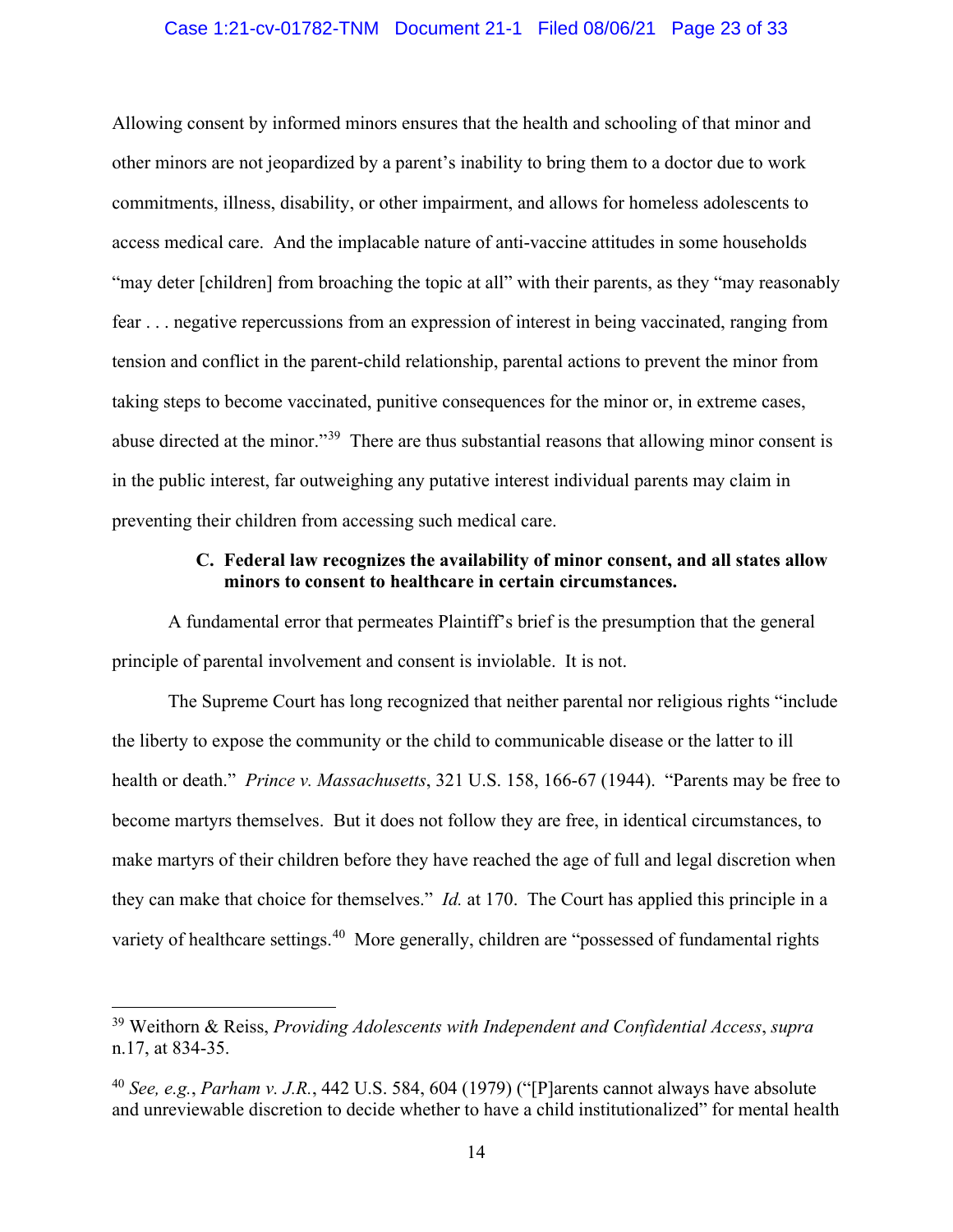#### <span id="page-23-2"></span><span id="page-23-0"></span>Case 1:21-cv-01782-TNM Document 21-1 Filed 08/06/21 Page 24 of 33

which the state must respect," *Tinker v. Des Moines Indep. Cmty. Sch. Dist.*, 393 U.S. 503, 511 (1969), just as adults are. *See In re Gault*, 387 U.S. 1, 13 (1967) ("Neither the Fourteenth Amendment nor the Bill of Rights is for adults alone.").

<span id="page-23-4"></span><span id="page-23-3"></span>Consistent with that understanding, the federal government has long acknowledged and facilitated minor consent laws, taking steps to ensure that minors' confidentiality is appropriately protected and that federal law not interfere with state law. The implementing regulations for the Health Insurance Portability and Accountability Act ("HIPAA"), Pub. L. 104-191, 110 Stat. 1936 (1996), provide that minors "ha[ve] the authority to act as an individual" with regard to their protected health information where state law allows them to consent to medical care on their own. 45 C.F.R.  $\S 164.502(g)(3)(i)$ . Those regulations also prohibit providers from disclosing protected health information to a parent or guardian where "prohibited by an applicable provision of State or other law." *Id.* § 164.502(g)(3)(ii)(B). Where state law is silent, the regulations leave it to "licensed health care professional[s], in the exercise of professional judgment," to determine whether to disclose health information to a parent when a minor independently consents to medical care. *Id.*  $\S 164.502(g)(3)(ii)(C)$ .

While the precise laws vary, all 50 states (in addition to the District of Columbia) have enacted laws that permit minors to consent to health care under certain circumstances.<sup>[41](#page-23-5)</sup> The laws can be divided into two overlapping categories: those based on the status of the minor and those based on the type of care.<sup>42</sup> Some of these laws grant minors who are effectively

<span id="page-23-1"></span>treatment.); *Planned Parenthood of Missouri v. Danforth*, 428 U.S. 52, 74-75 (1976) (state may not impose a blanket requirement of parental consent on minor decisions regarding pregnancy).

<span id="page-23-5"></span><sup>41</sup> *See* Abigail English et al., Center for Adolescent Health & the Law, *State Minor Consent Laws: A Summary* at 2 (3d ed., 2010); AAP Tech. Rep. at e9; Weithorn & Reiss, *Providing Adolescents with Independent and Confidential Access*, *supra* n.17, at 808-29.

<span id="page-23-6"></span><sup>42</sup> *State Minor Consent Laws* at 2, *supra* n.41.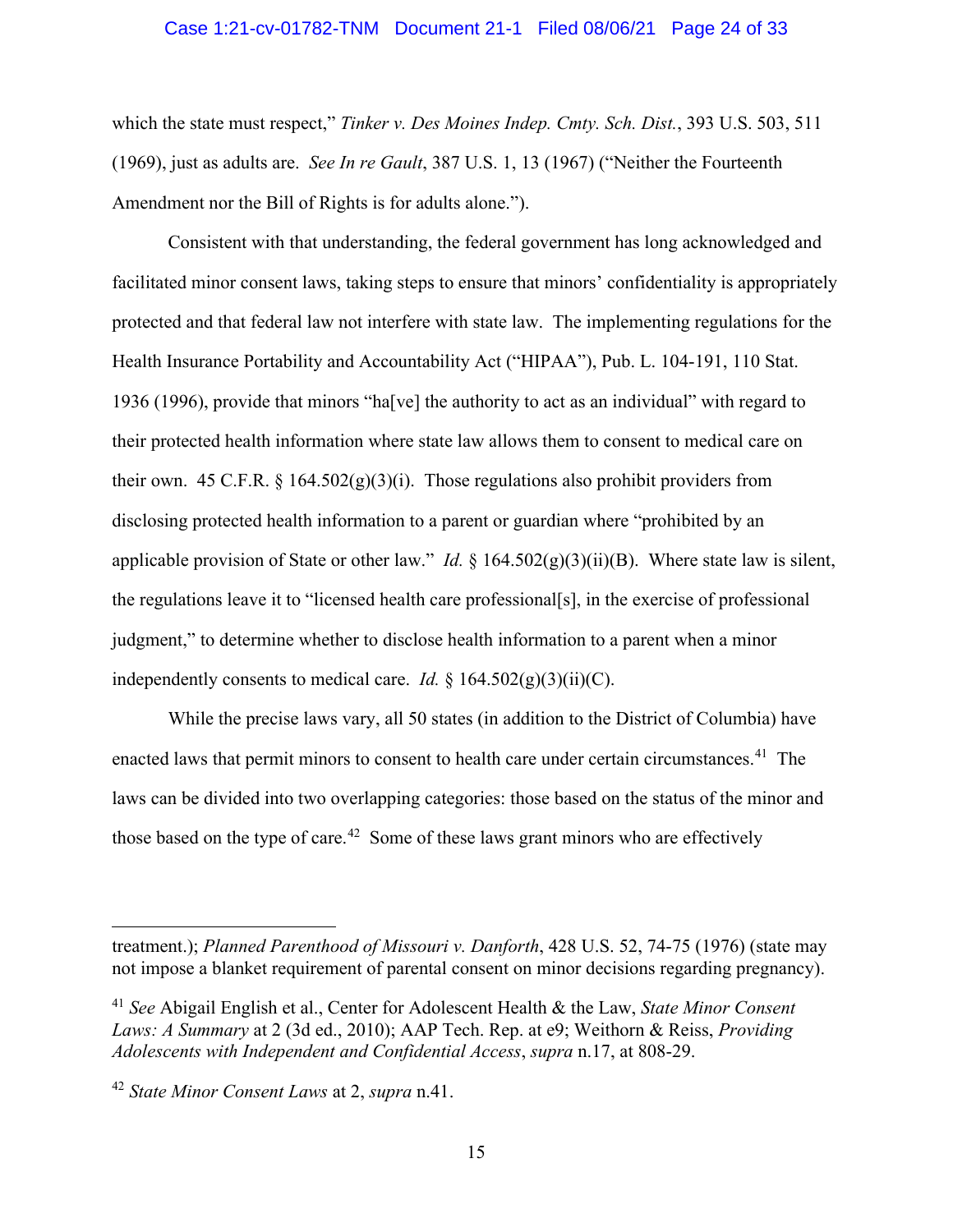independent from their parents or guardians (such as minors who are married, $43$  have joined the military,<sup>[44](#page-24-13)</sup> or are unaccompanied homeless youth<sup>[45](#page-24-14)</sup>) full autonomy over all of their healthcare decisions.<sup>[46](#page-24-15)</sup> Other states have adopted the "mature minor" doctrine discussed above.<sup>[47](#page-24-16)</sup> Many state laws authorize minors to access one or more particular types of treatment.<sup>[48](#page-24-17)</sup> Of special relevance here, the forms of treatment covered by these laws tend to be in areas of medicine where the chance of familial conflict could deter an adolescent from seeking medical care. For example, "[a]t least 34 states have enacted statutes that allow minors to consent for some outpatient mental health services."<sup>[49](#page-24-18)</sup> "As of 2020, all jurisdictions have laws that explicitly allow a minor of a particular age (as defined by each state) to give informed consent to receive STD diagnosis and treatment services."<sup>[50](#page-24-19)</sup> At least 44 states permit minors to consent to alcohol or drug abuse treatment, with 13 states confining consent to certain age groups and at least 31

<span id="page-24-15"></span><span id="page-24-2"></span><span id="page-24-1"></span><sup>46</sup> *See, e.g.*, Ala. Code §§ 22-8-4, 22-8-7; Ariz. Rev. Stat. § 44-1-132.

<span id="page-24-16"></span><span id="page-24-5"></span><span id="page-24-3"></span><sup>47</sup> *See supra* page 9 & n.10; *see, e.g.*, Ark. Code Ann. § 20-9-602(7); Idaho Code § 39-4503.

<span id="page-24-18"></span><sup>49</sup> *Id* at 6.

<span id="page-24-12"></span><span id="page-24-8"></span><span id="page-24-7"></span><span id="page-24-6"></span><span id="page-24-4"></span><span id="page-24-0"></span><sup>43</sup> Many states allow minors to marry at 16 or 17. *E.g.*, Ohio Rev. Code Ann. § 3101.02; 2010 Ga. Code Ann. § 19-3-2(b); N.H. Code Rev. Stat. Ann. § 457:4. Some states allow minors to marry as young as 12 or 13. Mass. Gen. Law Ann. Ch. 207 §§ 7, 25; *Parton v. Hervey*, 67 Mass. 119 (1 Gray) (1854) (with parental consent, minors in Massachusetts can marry at age 12).

<span id="page-24-13"></span><sup>44</sup> Minors can enlist in the U.S. Armed Forces at 17. *Join the Military*, https://www.usa.gov/joinmilitary (last visited July 27, 2021).

<span id="page-24-14"></span><span id="page-24-10"></span><sup>&</sup>lt;sup>45</sup> It is estimated that 4.2 million youth and young adults experience homelessness each year. *Unaccompanied Youth*, School House Connection,

<span id="page-24-11"></span>https://schoolhouseconnection.org/learn/unaccompanied-youth/ (last visited Sept. 27, 2021). At least 225,000 of these individuals are unaccompanied minors. *Youth and Young Adults*, Nat'l Alliance to End Homelessness, https://endhomelessness.org/homelessness-in-america/whoexperiences-homelessness/youth/ (last visited July 27, 2021).

<span id="page-24-17"></span><sup>48</sup> *State Minor Consent Laws* at 2, *supra* n.41.

<span id="page-24-19"></span><span id="page-24-9"></span><sup>50</sup> *State Laws That Enable a Minor to Provide Informed Consent to Receive HIV and STD Services*, CDC (Jan. 8, 2021), https://www.cdc.gov/hiv/policies/law/states/minors.html.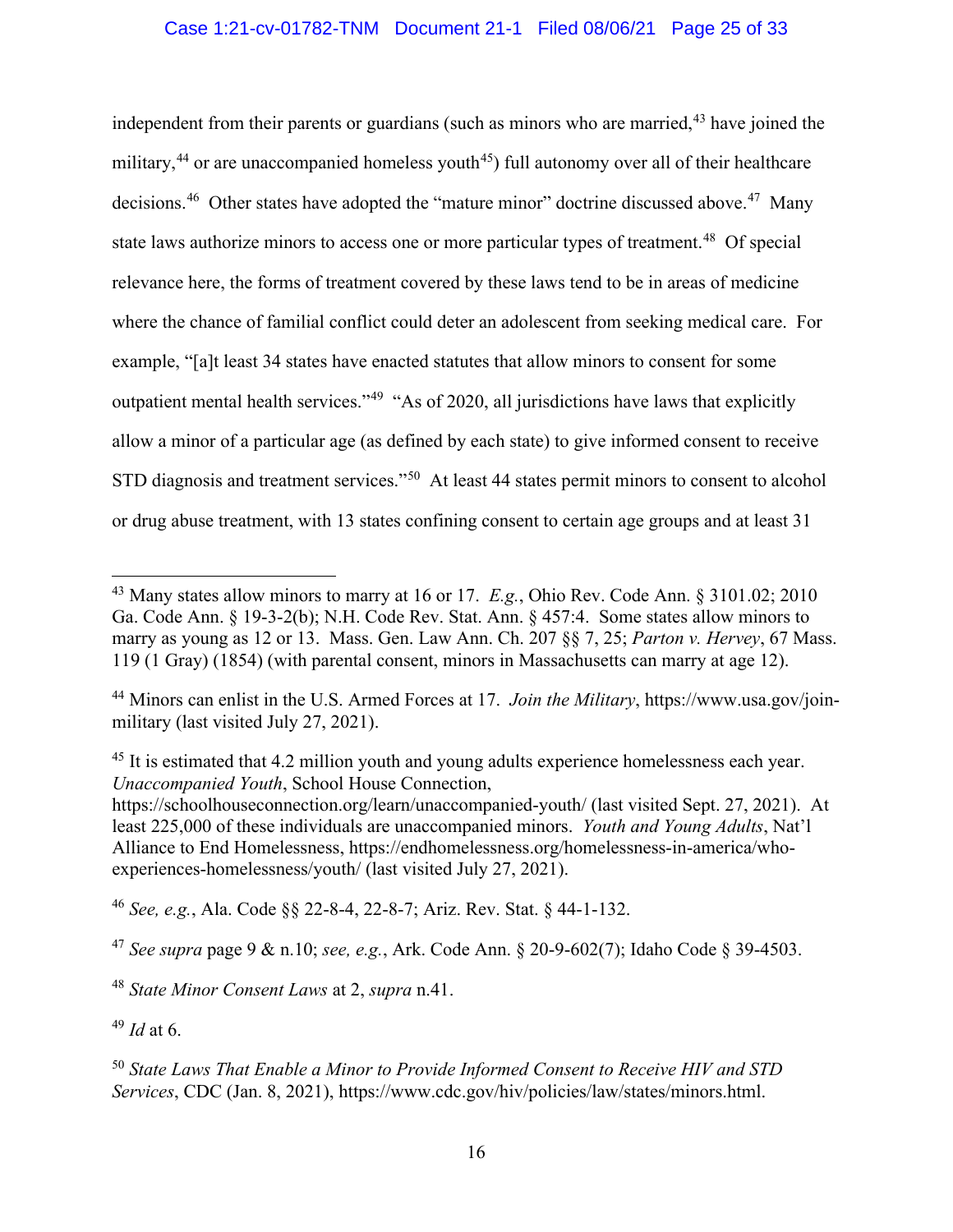#### Case 1:21-cv-01782-TNM Document 21-1 Filed 08/06/21 Page 26 of 33

authorizing minors of any age.<sup>51</sup> At least 37 states permit minors to consent to prenatal services, as does the District of Columbia.[52](#page-25-6) And at least 47 states and the District of Columbia allow minors to consent to contraceptive services in some circumstances.<sup>[53](#page-25-7)</sup>

Minor consent to immunization, while less commonly the subject of single-purpose state laws, is no less well established. At least as early as 1928, state courts recognized that minors "of sufficient intelligence to understand and appreciate the consequences of the vaccine" could provide their consent to be vaccinated.<sup>54</sup> Vaccines have been recognized as being one of the many types of services that minors can consent to under the "mature minor" doctrine.<sup>[55](#page-25-9)</sup> At least

<span id="page-25-5"></span><span id="page-25-4"></span><sup>51</sup> Richard C. Boldt, *Adolescent Decision Making: Legal Issues with Respect to Treatment for Substance Misuse and Mental Illness*, 15 J. Health Care L. & Pol'y 75, 90-92 (2012).

<span id="page-25-6"></span><span id="page-25-3"></span><sup>52</sup> *Minors' Access to Prenatal Care*, Guttmacher Inst. (July. 1, 2021), https://www.guttmacher.org/state-policy/explore/minors-access-prenatal-care.

<span id="page-25-7"></span><span id="page-25-2"></span><sup>53</sup> *Minors' Access to Contraceptive* Services, Guttmacher Inst. (July 1, 2021), https://www.guttmacher.org/state-policy/explore/minors-access-contraceptive-services.

<span id="page-25-8"></span><span id="page-25-1"></span><sup>54</sup> *Gulf & S.I.R. Co. v. Sullivan*, 119 So. 501 (Miss. 1928).

<span id="page-25-9"></span><span id="page-25-0"></span><sup>55</sup> *See, e.g.*, *Baird v. Att'y Gen.*, 360 N.E.2d 288, 295-97 (Mass. 1977).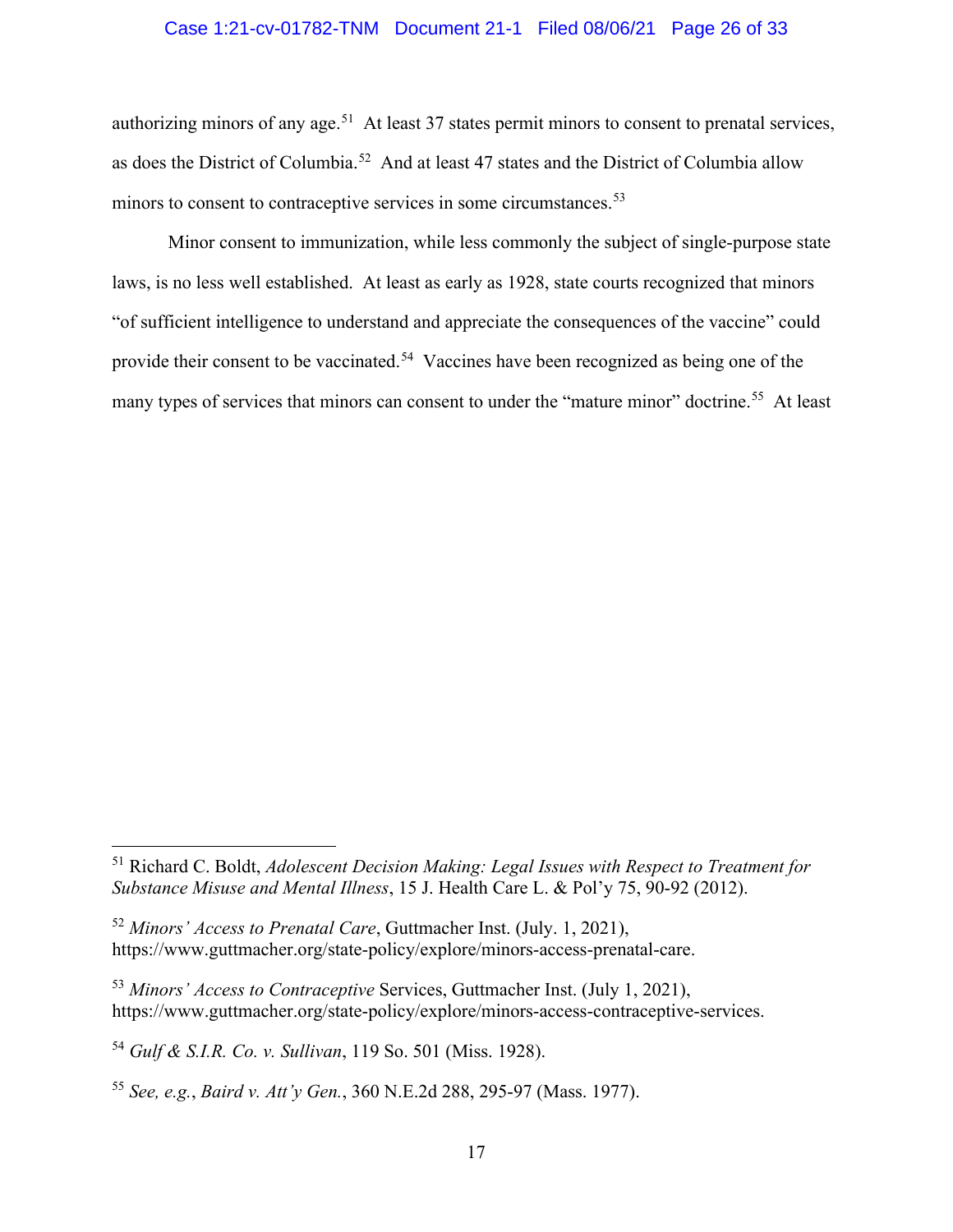## Case 1:21-cv-01782-TNM Document 21-1 Filed 08/06/21 Page 27 of 33

14 states—Alabama,<sup>[56](#page-26-15)</sup> Arkansas,<sup>[57](#page-26-16)</sup> Georgia,<sup>[58](#page-26-17)</sup> Hawaii,<sup>[59](#page-26-18)</sup> Idaho,<sup>[60](#page-26-19)</sup> Illinois,<sup>[61](#page-26-20)</sup> Michigan,<sup>[62](#page-26-21)</sup>

Minnesota,<sup>[63](#page-26-22)</sup> North Carolina, <sup>[64](#page-26-23)</sup> Oregon, <sup>[65](#page-26-24)</sup> Rhode Island, <sup>[66](#page-26-25)</sup> South Carolina, <sup>[67](#page-26-26)</sup> Tennessee, <sup>[68](#page-26-27)</sup> and

<span id="page-26-16"></span><span id="page-26-10"></span><span id="page-26-1"></span><sup>57</sup> Ark. Code § 20-9-602(7) (mature minors may consent to medical treatment); *see also* Ark. Cen. for Health Improvement, *Can Minors Get the COVID-19 Vaccine Without Parental Consent* (May 6, 2021), https://achi.net/newsroom/can-minors-get-the-covid-19-vaccinewithout-parental-consent/.

<span id="page-26-17"></span><span id="page-26-2"></span><sup>58</sup> Ga. Code Ann.  $\frac{5}{3}$  15-11-727(b)(7) (emancipated minors may authorize own "preventive health care").

<span id="page-26-25"></span><span id="page-26-18"></span><span id="page-26-3"></span> $59$  Haw. Rev. Stat.  $\S$  577D-1, 577D-2 (some minors may consent to "primary medical care" including "immunizations").

<span id="page-26-26"></span><span id="page-26-19"></span><span id="page-26-12"></span><span id="page-26-4"></span> $60$  Idaho Code § 39-4503 ("Any person, ... who comprehends the need for, the nature of and the significant risks ordinarily inherent in any contemplated hospital, medical, dental, surgical or other health care, treatment or procedure is competent to consent thereto on his or her own behalf."); *see also COVID-19 Briefing: Updates on COVID-19 in Idaho*, Idaho Dep't of Health & Welfare (Apr. 9, 2021), https://coronavirus.idaho.gov/wp-content/uploads/2021/04/DHW-COVID-19-Briefing-newsletter-April-9.pdf.

<span id="page-26-20"></span><span id="page-26-5"></span> $<sup>61</sup>$  Ill. Admin. Code tit. 77, § 693.130 ("A minor 12 years of age or older who may have come</sup> into contact with any STI may give consent to . . . vaccination against . . . an STI.").

<span id="page-26-21"></span><span id="page-26-6"></span> $62$  Mich. Comp. Laws Ann.  $\S$  722.4 (some minors may consent to own "preventive health care").

<span id="page-26-27"></span><span id="page-26-22"></span><span id="page-26-7"></span><sup>63</sup> Minn. Stat. Ann. § 144.3441 (minors may consent to Hepatitis B vaccination).

<span id="page-26-23"></span><span id="page-26-14"></span><span id="page-26-8"></span><sup>64</sup> N.C. Gen. Stat. § 90-21.5(a)(i) (allowing "[a]ny minor" to consent to medical health services for the prevention of "diseases reportable under [N.C. Gen. Stat.] 130A-135," which includes communicable diseases); *see also* WFMY 2, *North Carolina law states that kids 12-17 can get Pfizer vaccine without parental consent* (May 13, 2021),

https://www.wfmynews2.com/article/news/local/north-carolina-law-states-that-kids-12-17-canget-pfizer-vaccine-without-parental-consent/83-50aaa483-90b1-480e-b26b-6e48b0b4438e (quoting North Carolina Department of Public Safety spokesperson as saying "State law does not require [parental consent for vaccines], children can do that on their own.").

<span id="page-26-24"></span><span id="page-26-11"></span><span id="page-26-9"></span><sup>65</sup> *See* Or. Rev. Stat. § 109.640(2) (minors 15 or older may consent to medical treatment); Brown, Kate, *Minor Consent Statement*, Oregon Health Authority (May 25, 2021),

<span id="page-26-15"></span><span id="page-26-13"></span><span id="page-26-0"></span><sup>56</sup> Ala. Code § 22-8-4 ("[a]ny minor who is 14 years of age or older, or has graduated from high school, or is married, or having been married is divorced or is pregnant may give effective consent to any legally authorized" healthcare); *see also* Eric Graves, *Alabama law says kids 14 and older don't need parent permission to get COVID vaccine*, WAFF48 (May 10, 2021), https://www.waff.com/2021/05/17/alabama-law-says-kids-older-dont-need-parent-permissionget-covid-vaccine/.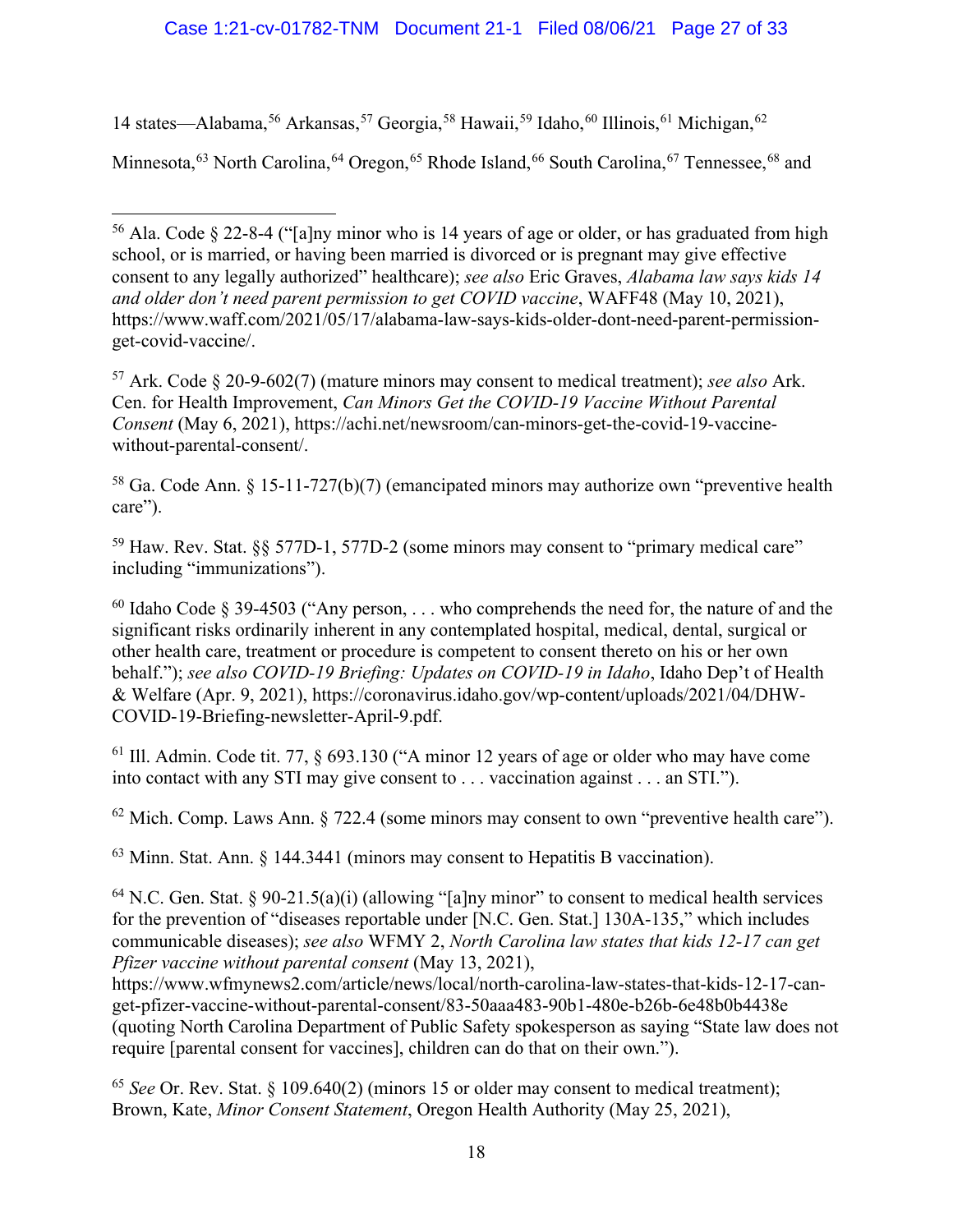## Case 1:21-cv-01782-TNM Document 21-1 Filed 08/06/21 Page 28 of 33

Washington<sup>69</sup>—have minor consent laws that specifically address immunization, authorize certain minors to consent to "any" medical care, or have expressly reaffirmed in the past year that their laws permit minors to self-consent to vaccination in some circumstances.<sup>[70](#page-27-9)</sup> And where state law is ambiguous, some cities have similarly authorized minors to consent to immunization;

<span id="page-27-4"></span><span id="page-27-1"></span> $67$  S.C. Code Ann. § 63-5-340 ("Any minor who has reached the age of sixteen years may consent to any health service . . . ."); *id.* § 63-5-350 ("Health services of any kind may be rendered to minors of any age without the consent of a parent or legal guardian when, in the judgment of a person authorized by law to render a particular health service, such services are deemed necessary . . . ."); *see also* Emily Correll, *Teens Ages 16 and 17 Don't Need Parents Consent to Get Vaccinated in South Carolina*, WLTX (Mar. 31, 2021), https://www.wltx.com/article/news/health/coronavirus/vaccine/teens-ages-16-and-17-dont-needparents-consent-to-get-vaccinated-in-south-carolina/101-a8a4ba14-bdfc-4956-b2d3 ffd2c1896a63.

<span id="page-27-6"></span><sup>68</sup> Tenn. Dep't of Health, *Mature Minor Doctrine*,

https://www.tn.gov/content/dam/tn/health/documents/Mature\_Minor\_Doctrine.pdf (last visited Aug. 2, 2021) (Tennessee has a "rebuttable presumption" that minors 14 and older have capacity to consent to medical care, including vaccinations).

<span id="page-27-8"></span><span id="page-27-7"></span><sup>69</sup> Univ. of Washington, *Providing Health Care to Minors under Washington Law*, https://depts.washington.edu/uwhatc/PDF/guidelines/Minors%20Health%20Care%20Rights%20 Washington%20State.pdf (last visited Aug. 2, 2021) (minors may consent to immunizations if they meet state "mature minor" definition).

<span id="page-27-9"></span><span id="page-27-5"></span><sup>70</sup> *See also* Natalie Singer et al., *COVID-19 Vaccination and Parental Consent*, KFF (May 26, 2021), https://www.kff.org/policy-watch/covid-19-vaccination-and-parental-consent/.

https://sharedsystems.dhsoha.state.or.us/DHSForms/Served/le3683.pdf ("[M]inors age 15 and older have the legal authority to consent to medical treatment, including vaccinations.").

<span id="page-27-3"></span><span id="page-27-2"></span><span id="page-27-0"></span><sup>66</sup> *See* R.I. Gen. Laws Ann. § 23-4.6-1 (allowing "[a]ny person of the age of sixteen (16) or over or married" to consent to routine healthcare); *COVID-19 Vaccine FAQs*, R.I. Dep't of Health, https://covid.ri.gov/vaccination/covid-19-vaccine-faqs (last visited Aug. 8, 2021) ("A person age 16 or 17 in Rhode Island can sign a vaccination consent form on their own and they do not need to be accompanied by a parent or guardian to receive a vaccine.").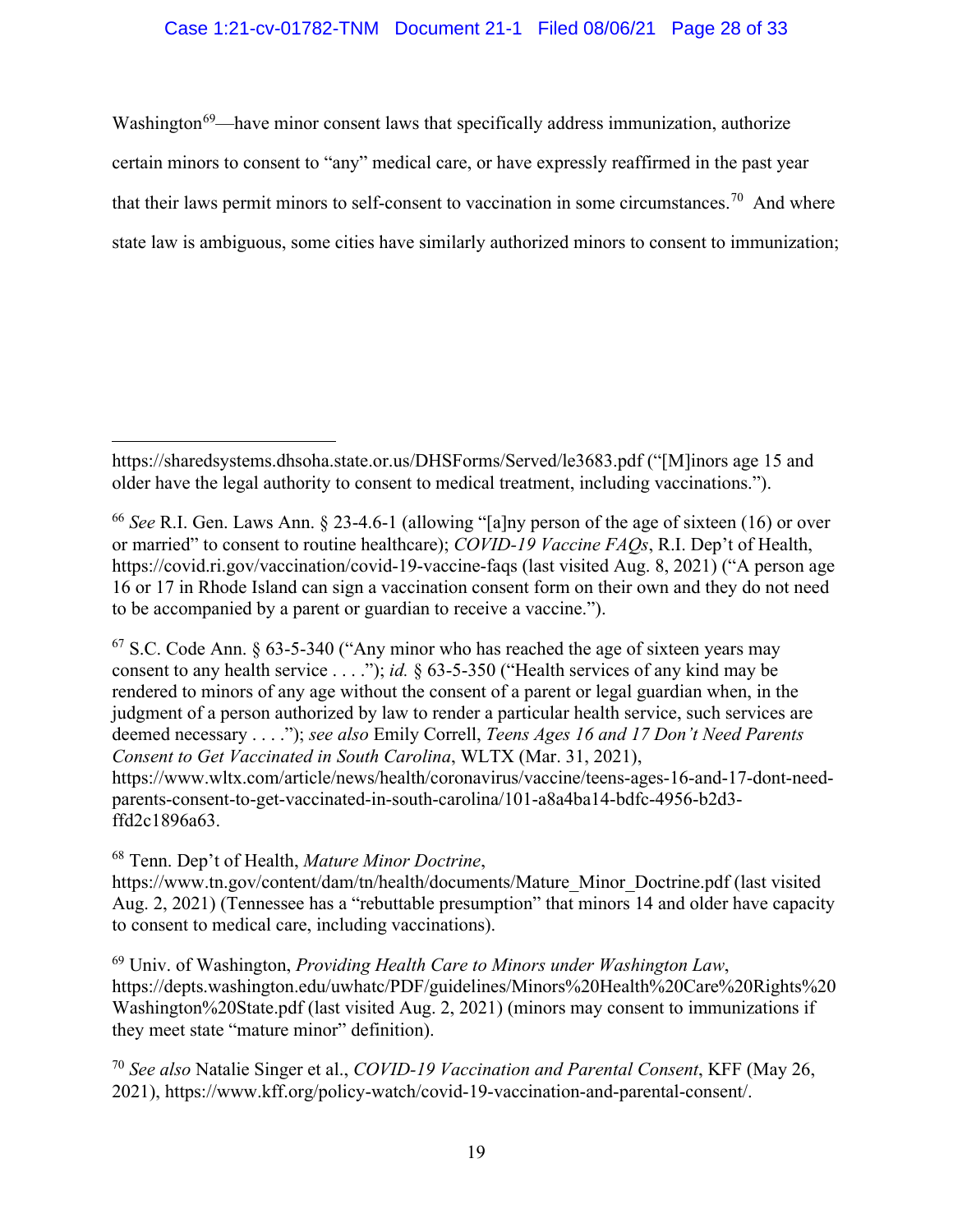#### Case 1:21-cv-01782-TNM Document 21-1 Filed 08/06/21 Page 29 of 33

Philadelphia, for example, allows people 11 or older to authorize their own immunization, as long as they are capable of providing informed consent, just as the District did here.<sup>[71](#page-28-3)</sup>

In sum, every state recognizes that minor self-consent is a crucial exception to the general rule of parental decision-making. While there is no dispute that parental involvement is preferable when it does not interfere with the minor's access to health care, the universal existence of such exceptions is incompatible with Plaintiff's claim that the right of a parent to control the healthcare decisions of a minor is absolute.

## <span id="page-28-1"></span><span id="page-28-0"></span>**III. The District's Minor Consent Act Is Medically Appropriate and in the Public Interest.**

## **A. The "informed consent" standard in the District's Minor Consent Act is medically appropriate and in the public interest.**

The District's Minor Consent Act recognizes the severe health consequences of increasing numbers of unvaccinated minors, *see supra* Part II.B, while respecting the need to work collaboratively with families and the limits to a minor's capacity to consent, *see supra* Part II.A. Moreover, the Act is consistent with the specific healthcare practices recommended by *amici*.

<span id="page-28-2"></span>The Minor Consent Act presumes first that a parent or guardian will normally be involved and that minor consent is an exception that may only be invoked if certain conditions are met. D.C. Mun. Regs. tit. 22-B, § 600.9. Consistent with the AAP Technical Report, it permits a minor to consent only if the minor is "capable of meeting the informed consent standard," defined as a minor "able to comprehend the need for, the nature of, and any significant risks ordinarily inherent in the medical care." *Id*. § 600.9(a)–(b); *see also* AAP Tech. Rep. at e9. This puts the responsibility on the healthcare provider to ascertain whether the

<span id="page-28-3"></span> $71$  Regulations Governing the Immunization and Treatment of Newborns, Children and Adolescents § 4(b), City of Phila. Dep't of Public Health (consolidated July 19, 2019; first issued July 26, 2007), https://www.phila.gov/departments/board-of-health/immunization-regulations/.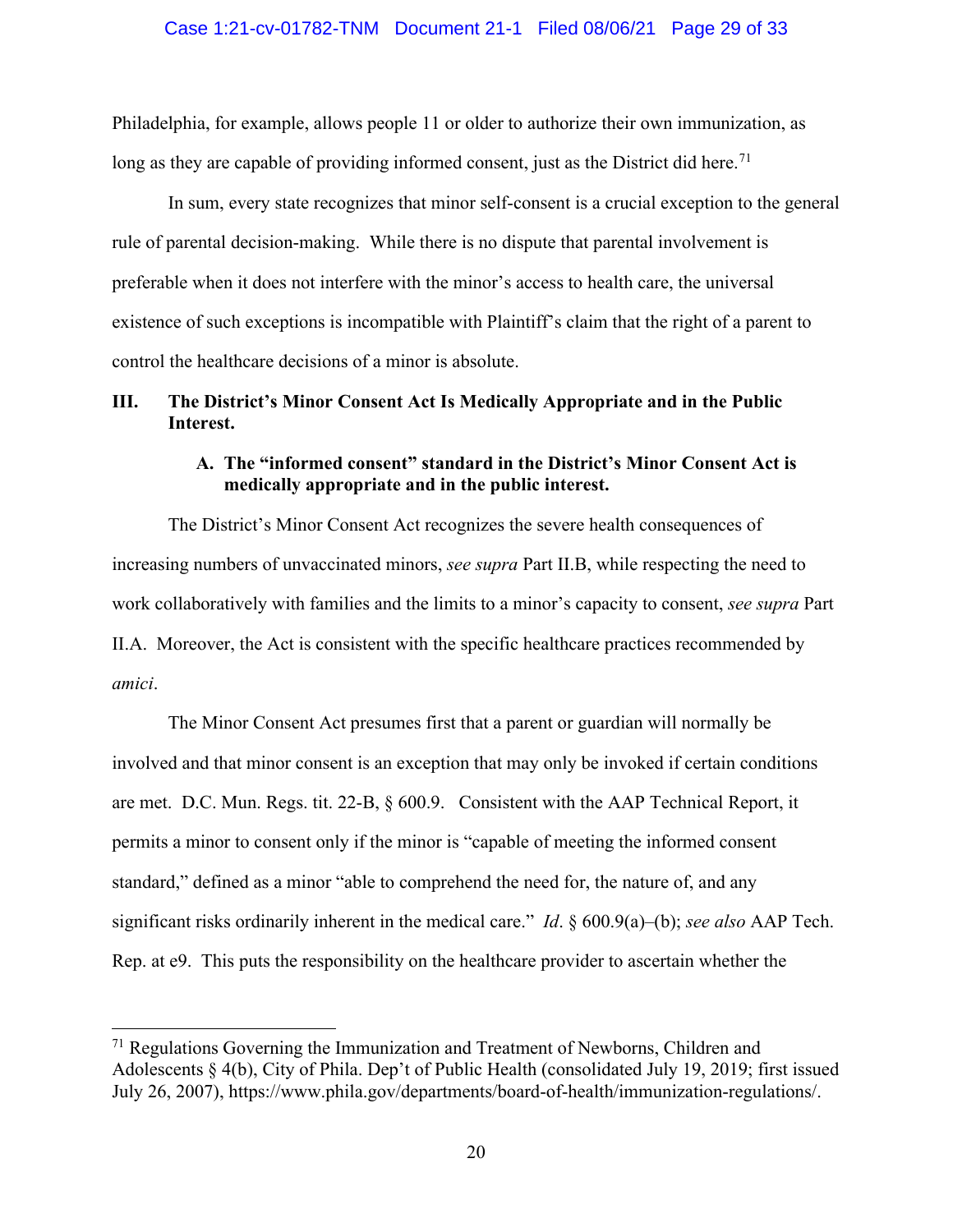#### Case 1:21-cv-01782-TNM Document 21-1 Filed 08/06/21 Page 30 of 33

patient has enough decision-making capacity to provide true informed consent. *See* AAP Tech. Rep. at e9. Notably, minors who are unable to answer basic questions about their own medical history would be unlikely to meet this standard.<sup>[72](#page-29-3)</sup> The Act also requires healthcare providers to give a requesting minor "age-appropriate vaccine information sheets." D.C. Mun. Regs. tit. 22- B, § 600.9(c). This is in addition to the information sheets required under federal law, *see* 42 U.S.C. § 300aa-26, provides additional assurance that the minor will have all necessary resources to understand the nature and risks of a vaccination, and gives the provider additional opportunity to dialogue with the patient to confirm whether there is informed consent.

## <span id="page-29-2"></span><span id="page-29-1"></span>**B. The confidentiality provisions of the Minor Consent Act are medically appropriate and in the public interest.**

<span id="page-29-0"></span>D.C.'s Minor Consent Act states that providers administering immunizations to minors under the law shall seek reimbursement directly from the relevant insurer without parental consent, and that the insurer will not send an Explanation of Benefits. D.C. Mun. Regs. tit. 22-B, § 600.9(c). It also directs providers to leave part 3 of the D.C. Universal Health Certificate blank and to submit immunization records directly to schools. D.C. Code Ann. § 38-602(a)(2). Otherwise, it says nothing at all about what providers may or may not say to parents of minors who independently request vaccination.

Consistent with HIPAA regulations and best practice, this appropriately leaves to physicians' judgment the case-dependent decision of how to balance an adolescent's interest in confidentiality and a parent's interest in disclosure in an individual doctor-patient-parent relationship. *See* 45 C.F.R. § 164.502(g)(3)(ii)(B). As discussed above, medical confidentiality is often crucial to ensuring that minors seek appropriate medical treatment. *See supra* 8–14.

<span id="page-29-3"></span><sup>72</sup> *Cf.* AAP Tech. Rep. at e9 (noting that ability to consent requires, *inter alia*, "capacity to understand and appreciate an intervention's . . . risks," which necessarily requires an awareness of relevant medical history).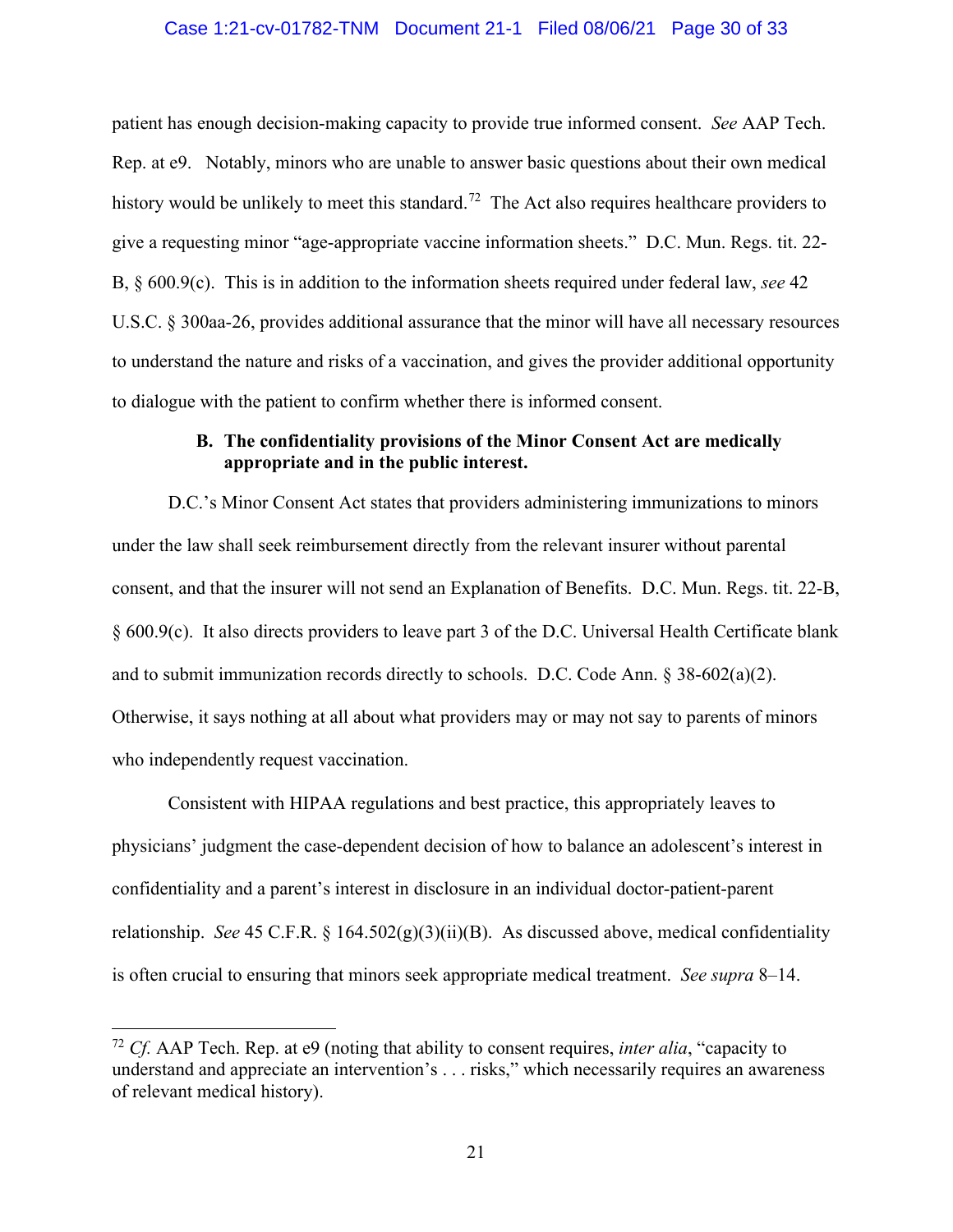#### Case 1:21-cv-01782-TNM Document 21-1 Filed 08/06/21 Page 31 of 33

What information should be disclosed to a parent varies from case to case, and is an appropriate subject for discussion with the patient and the considered judgment of the provider. In some situations, a provider's goal should be "to have [the] patient agree to involve his or her parents," and to "work out a strategy together [with the patient] for how to disclose the information." AAP, *Substance Use Screening*, *supra*, at 8. In others, a pediatrician may determine that the parent must be informed in the interest of safeguarding the minor's health. *See id.* In still other situations, a provider may conclude that an adolescent's health will best be served by keeping information or treatment plans confidential from parents, because doing so ensures that the adolescent "will answer questions honestly and accurately, seek help, and stay engaged with their pediatricians and other health care professionals." *Id.* In every case, this is a factdependent decision that calls for physicians to exercise their best judgment, not a decision that can or should be dictated by law—and the District has appropriately treated it as such.

All that the confidentiality provisions of the Minor Consent Act do is ensure that the fact of vaccination will not be inadvertently available to parents through documents intended for other purposes—i.e., medical billing and school administration. Providers may tell parents or not, as they conclude is appropriate, but they and the patient need not worry that their decision regarding confidentiality will be undermined by technical documentation.

While Plaintiff claims that this requires "the doctor, insurer, school, and health department, to all act in concern [sic] to lie too [sic] and deceive the child's parents," Pl.'s Mem. of Law in Support of His Mot. for Prelim. Inj., Doc. # 4-1, at 28, this is incorrect. Obtaining reimbursement without sending an Explanation of Benefits is not a lie under any definition. Nor is leaving a section of the D.C. Universal Health Certificate blank any kind of lie or falsehood. D.C. state law requires that a certificate be provided for every child in D.C. schools or childcare

22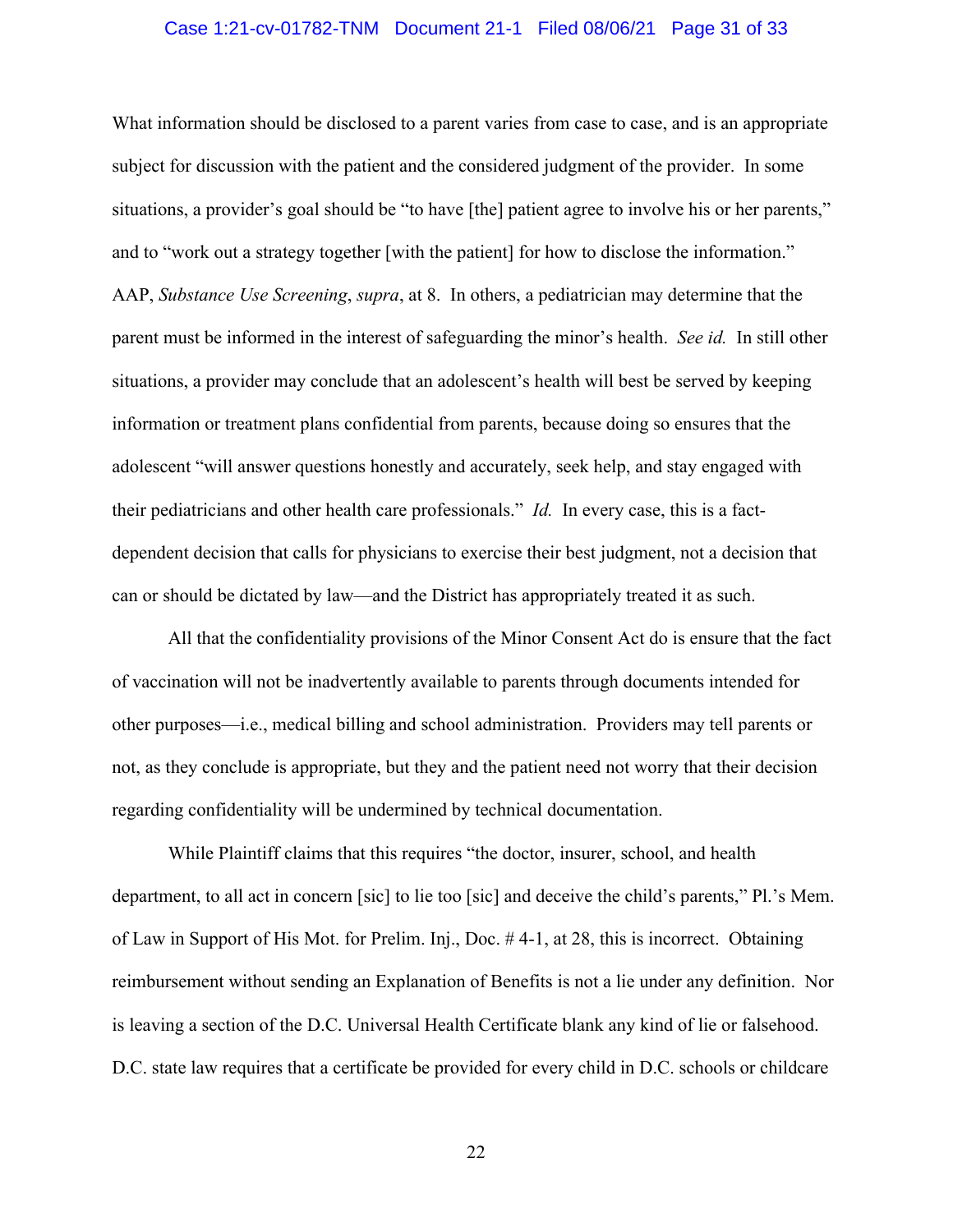#### Case 1:21-cv-01782-TNM Document 21-1 Filed 08/06/21 Page 32 of 33

facilities, so that the school or facility will be aware of their students' health concerns and ensure that students are not exposed unnecessarily to infectious diseases, and so the Department of Health may address tuberculosis or lead exposure threats.<sup>[73](#page-31-1)</sup> The Universal Health Certificate is not intended to or ordinarily used to inform parents of anything at all. And even if it were, the Minor Consent Act does not require anybody to *lie*; it requires a section to be *left blank entirely*.

Finally, the law is entirely silent as to how providers should comply with the federal requirement for providing a Vaccine Information Statement ("VIS"), except to provide that the Department of Health must produce age-appropriate alternative VISs to be made available to minors and used in the informed consent process. D.C. Mun. Regs. tit. 22-B, § 600.9(c). Nothing in the law prohibits doctors from providing the VIS required by 42 U.S.C. § 300aa-26(d) to the patient or the patient's legal representatives. As Defendants explain, Plaintiff is mistaken to assert that Section 300aa-26(d) is not satisfied by providing a VIS to the patient alone. *See* Defs.' Opp. at 16-19. But even if Plaintiff were correct, both D.C. law and federal law allow doctors to (1) provide a VIS to an individual parent prior to the immunization of that parent's child, or (2) send VISs to the parents of all of the doctor's patients, preemptively satisfying the statute in case any patient should request vaccination. There is thus no conflict between the Minor Consent law and the federal statute—or the public interest.

#### **CONCLUSION**

For these reasons and those expressed in Defendants' brief, the Court should grant the motion to dismiss and deny the motion for a preliminary injunction.

<span id="page-31-1"></span><span id="page-31-0"></span><sup>73</sup> *See D.C. Health Universal Certificate*, D.C. Health (2019), https://dchealth.dc.gov/sites/default/files/dc/sites/doh/service\_content/attachments/DOH%20Uni versal%20Health%20Certificate\_2019\_0.pdf.